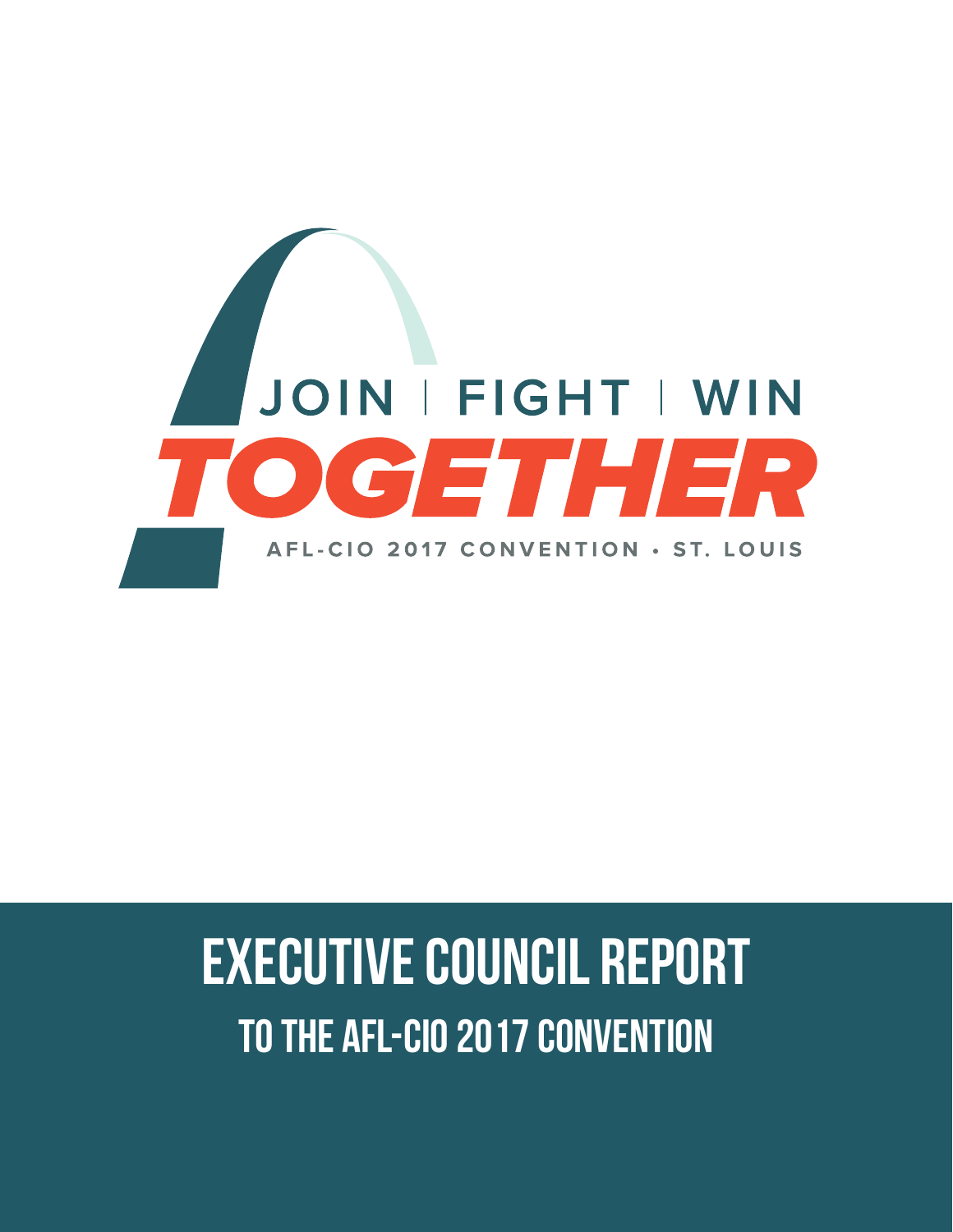# **CONTENTS**

| <b>LETTER FROM OFFICERS</b>                       | 3  |
|---------------------------------------------------|----|
| <b>EXECUTIVE COUNCIL REPORT TO THE CONVENTION</b> | 5  |
| Overview                                          | 5  |
| <b>A Growing Worker Voice</b>                     | 5  |
| Changing the Rules of the Economy                 | 7  |
| A Strong and Inclusive Labor Movement             | 11 |
| <b>TRADE AND INDUSTRIAL DEPARTMENT REPORTS</b>    |    |
| Department for Professional Employees, AFL-CIO    | 17 |
| <b>Maritime Trades Department, AFL-CIO</b>        | 19 |
| <b>Metal Trades Department</b>                    | 21 |
| <b>North America's Building Trades Unions</b>     | 23 |
| <b>Transportation Trades Department, AFL-CIO</b>  | 27 |
| Union Label and Service Trades Department         | 31 |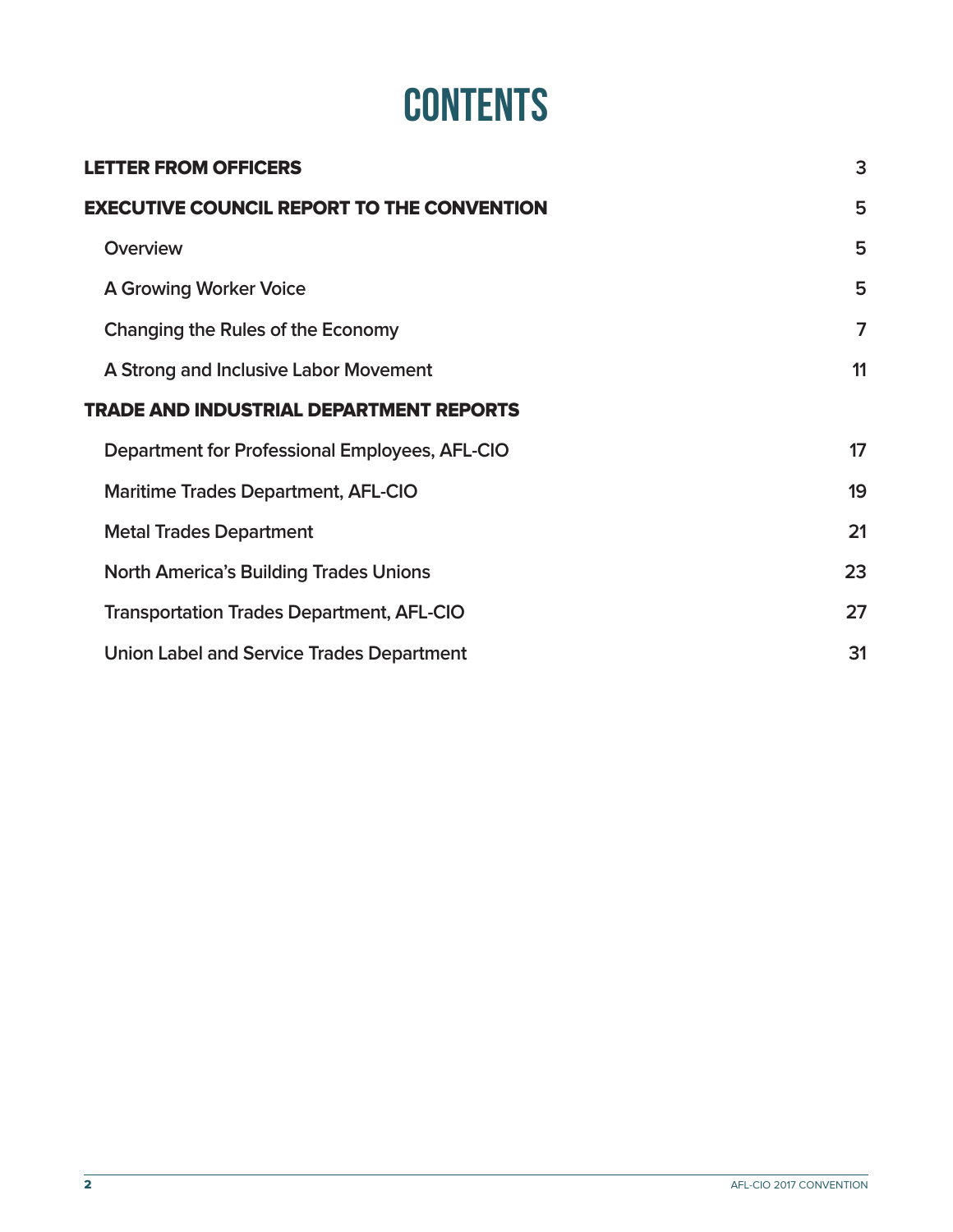# Letter from the officers

Dear Delegates:

On behalf of the AFL-CIO Executive Council, we are pleased to present you this report of our activities since the most recent Convention in 2013.

In the face of relentless attacks from the corporate right wing, the AFL-CIO and our affiliates have responded with strength and purpose.

We've helped workers organize into unions, bargained industry-leading contracts, strategically mobilized on the important policy and political fights, and positioned the labor movement to thrive well into the future.

Union members and our allies come to this convention amid a rising tide of energy and growing demand for real answers to the serious challenges working people face. We are ready to rewrite the economic rules, form and build unions and make our voices heard.

We simply cannot afford business as usual. This is a moment to bring our best ideas to the table—and not be afraid to take risks and do things differently.

If we join together and fight together with clarity of purpose, we are poised to win together and build an America that works for all of us.

Thank you for your hard work and sacrifice over the past four years. Have a great Convention!

 $Llld$ .

 $\frac{2}{\pi}$  Elizabeth H. Shull (elizabeth H. Shull)

Jefu Ath

President **Secretary-Treasurer Executive Vice President Secretary-Treasurer Executive Vice President**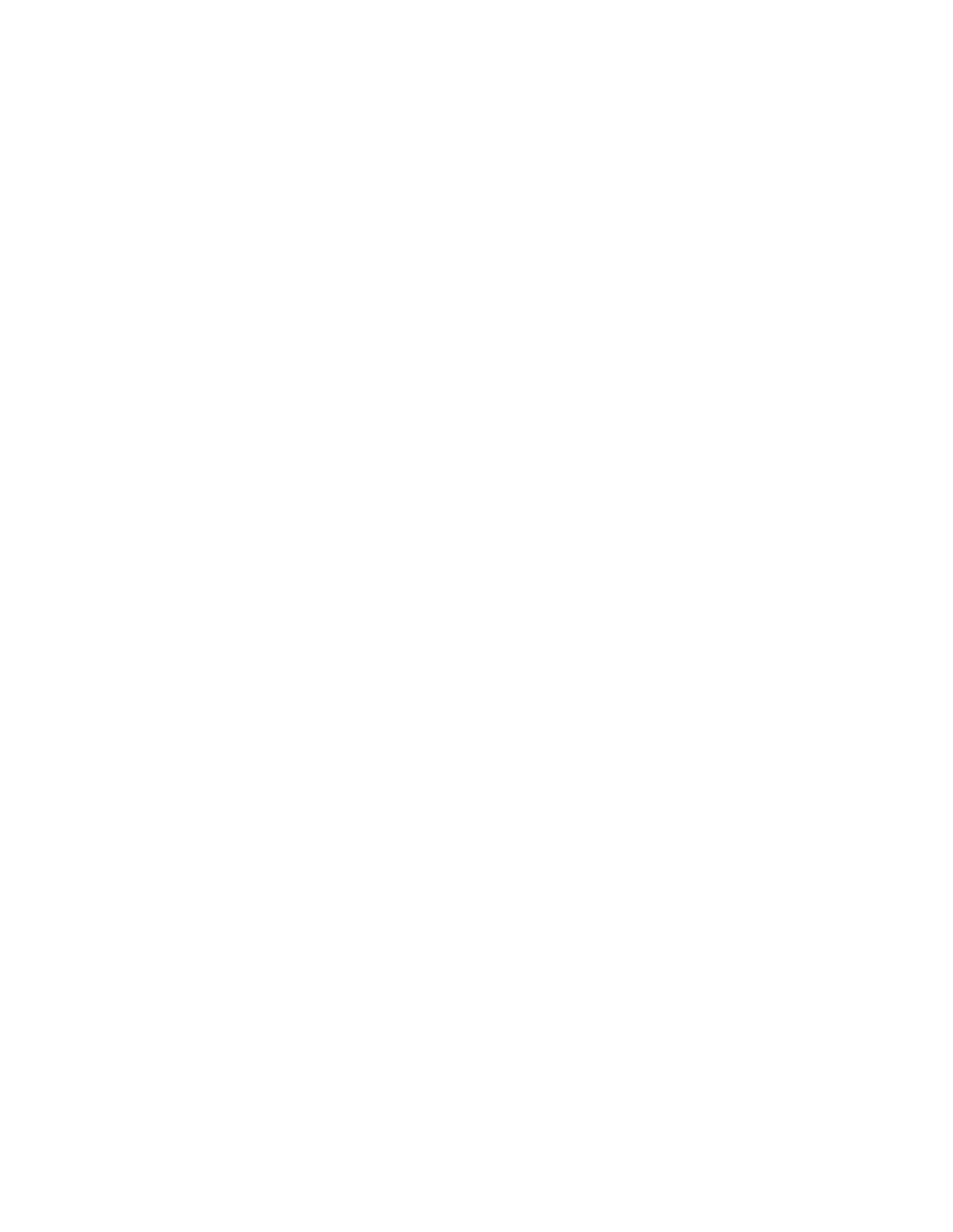# EXECUTIVE COUNCIL REPORT TO THE CONVENTION

# **Overview**

The following report is a highlight of our efforts to promote and expand the voice of workers, change the rules of our economy so they work for all of us, and build a strong and inclusive labor movement.

To that end, we've been recalibrating the AFL-CIO to modernize how we meet the challenges of the changing workforce and rapidly evolving technology. We've been working closely with our affiliate unions, state federations, central and area labor councils and allies to build a federation and a labor movement that is proactive, strategic, nimble and fiscally responsible.

We've eliminated the outdated mix of old departments and focused our staff on three main hubs—mobilization, advocacy, and economic power and growth. We also have three resource departments—communications, legal and a new data and tech tools team—to advance the work and support the three hubs.

# A Growing Worker Voice

# **Organizing**

In the years since our last Convention, the attack on working people's freedom to join together in unions has not relented. Both in states, and now at the federal level, basic freedoms are being undermined. From threats to public-sector bargaining rights, to weakening of prevailing wage, to repeal of DACA, our opponents seem determined to reduce the living standards for all working people.

The good news is working people are fighting back through organizing. Workers in the South are organizing more. In manufacturing, workers are facing down massive anti-union campaigns as they continue to organize to win fairness and their unions. Immigrant workers are organizing despite threats to their status. Hotel workers are organizing, increasing the size of their union every year. Thousands of university teachers and researchers, some with rights restored by the National Labor Relations Board, are organizing. Thousands of health care

workers—nurses, techs, service workers—are organizing in hospitals, not just for themselves, but for patient care as well. Thousands of online writers and video producers are organizing. Hundreds of thousands of teachers, fire fighters, social workers and other public employees are recommitting to their unions. Construction union density is outpacing growth in nonunion construction.

We have a long way to go to achieve our goal of building power for working people by reversing the decline in union density, but momentum is on our side. Our unions, the AFL-CIO and many allies are working harder than ever to:

- Level the playing field so working people can have a fair process to form unions;
- Recruit, train and develop the next generation of rankand-file organizers;
- Train and develop local leaders and union staff to build power successfully through ground-up organizing; and
- Develop powerful, innovative, successful and sustainable growth strategies rooted in research and analysis.

The work that the AFL-CIO does to partner with our unions is concentrated on training, and strategic organizing and research support.

# Training and Recruitment

Since the 2013 Convention, 2,435 participants have completed an intensive 3-Day organizer training through the AFL-CIO Organizing Institute. The Organizing Institute has conducted approximately 85 trainings (OI 3-Day Training, Advanced Organizer Workshop, OI Exchange Clinics and campaign-/union-specific trainings) during this period. And, since 2014, more than 80 people have been hired by affiliate unions through the OI Apprenticeship Program. A majority of these new organizers are people of color and women, including recent immigrants, with the language skills needed to build unions in our growing communities.

# Strategic Organizing and Research Support

The AFL-CIO continues to play a role coordinating multiunion strategic organizing campaigns like Jobs to Move America, which involves seven affiliate unions who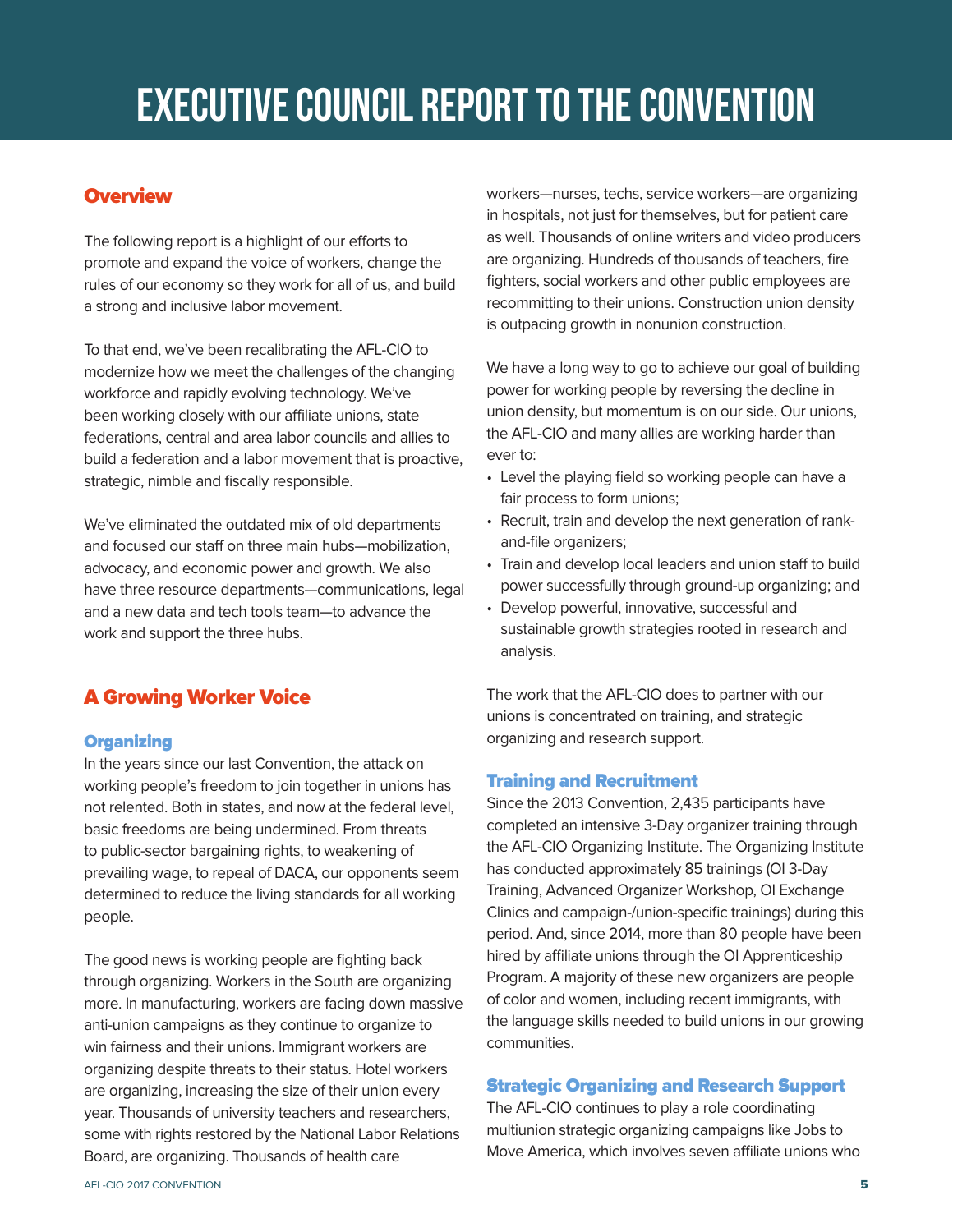are jointly working to ensure that the public funds that build our trains, subways cars and buses are spent in the United States and support high-road union jobs and good workforce development. Many of these strategic organizing campaigns closely integrate with the AFL-CIO's state federations and local labor bodies.

Since the Convention in 2013, we have advanced unions' capacity for strategic research, conducting 25 multiunion trainings with 2,330 participants from 41 affiliated unions, 23 state/local affiliates, 23 other labor bodies and projects, and 50 community allies. A noteworthy innovation was the creation of an online library to preserve and house recorded research webinars that can be viewed at any time by hundreds of researchers and organizers from dozens of affiliates who have requested access.

#### Political Unity and Independence

The election of Donald Trump was a reminder that the political discourse has grown more challenging. The divide between "left" and "right" seems, at times, to be one that cannot be bridged. The amped-up rhetoric, particularly in 2016, has opened wounds and changed the very way we engage and approach each other as fellow citizens.

While the past election was an extreme example, these challenges are not entirely new. The 2014 elections saw anti-worker candidates intent on hurting working people and destroying unions make gains at every level of government. Although union members continued to back endorsed candidates at a higher rate in 2014 (higher than the general public), we saw a dip in that support in 2016. This was in large part because President Trump co-opted our playbook and talked about creating jobs and stopping bad trade deals like TPP.

But there is reason for hope. Even as the success of endorsed candidates has been mixed in the most recent federal cycles, we have continued to build on successes in state and local elections. Since 2009, the Koch brothers and others have been dominating state and local elections, and we have found ourselves too often on defense. Recognizing this, the AFL-CIO made a concerted effort to find campaigns with an opportunity for offense. In 2013, just weeks after our Convention in Los

Angeles, a united labor movement led the way in electing LIUNA member Marty Walsh as the mayor of Boston. In 2015, we took that same model of a strong, early, unified program to Philadelphia to elect Jim Kenney, the son of a Firefighter and himself a former AFSCME organizer, as mayor. Both mayors have been vocal and active champions of workers and organized labor.

But it is not enough to help candidates win elections; we must make our movement stronger in the process. Over the past four years the AFL-CIO, working with all of our affiliates, has continued to build on the strong field program and expanded it largely through increasing the use of technology to become more sophisticated in targeting members to talk to, sign in volunteers and record data after conversations.

With new tools like VIP/Pilot Light and MiniVan, we can increase efficiency and cut back on volunteer time doing administrative work. By using VIP/Pilot Light, in many states we now can sign in volunteers with a swipe of a driver's license, saving hours of data entry on the back end. And with the increased use of MiniVan, we can have staff and volunteers working off lists on smartphones and tablets rather than paper, so data immediately flows back into the system, providing real-time results. All of this allows us to more quickly react to changes on the ground.

Even as we build toward a more efficient and robust political program, we know that helping candidates get elected is not an end in and of itself. The past few years have shown us that, more than ever, it is vital for us to declare our political independence and work toward recruiting, developing and electing union members and labor champions to office at every level, regardless of political party. We must be a movement of issues important to working people and let our agenda drive our politics, not the other way around.

But one thing that does not change, even as the political winds shift, is that a unified labor movement engaging directly and continually with our members where they are—on the job, at their homes, on their smartphones can shift ideas and change the dialogue. All of us working together, in 2018 and beyond, can capture the power of our collective voice and make the change working people are hungry for.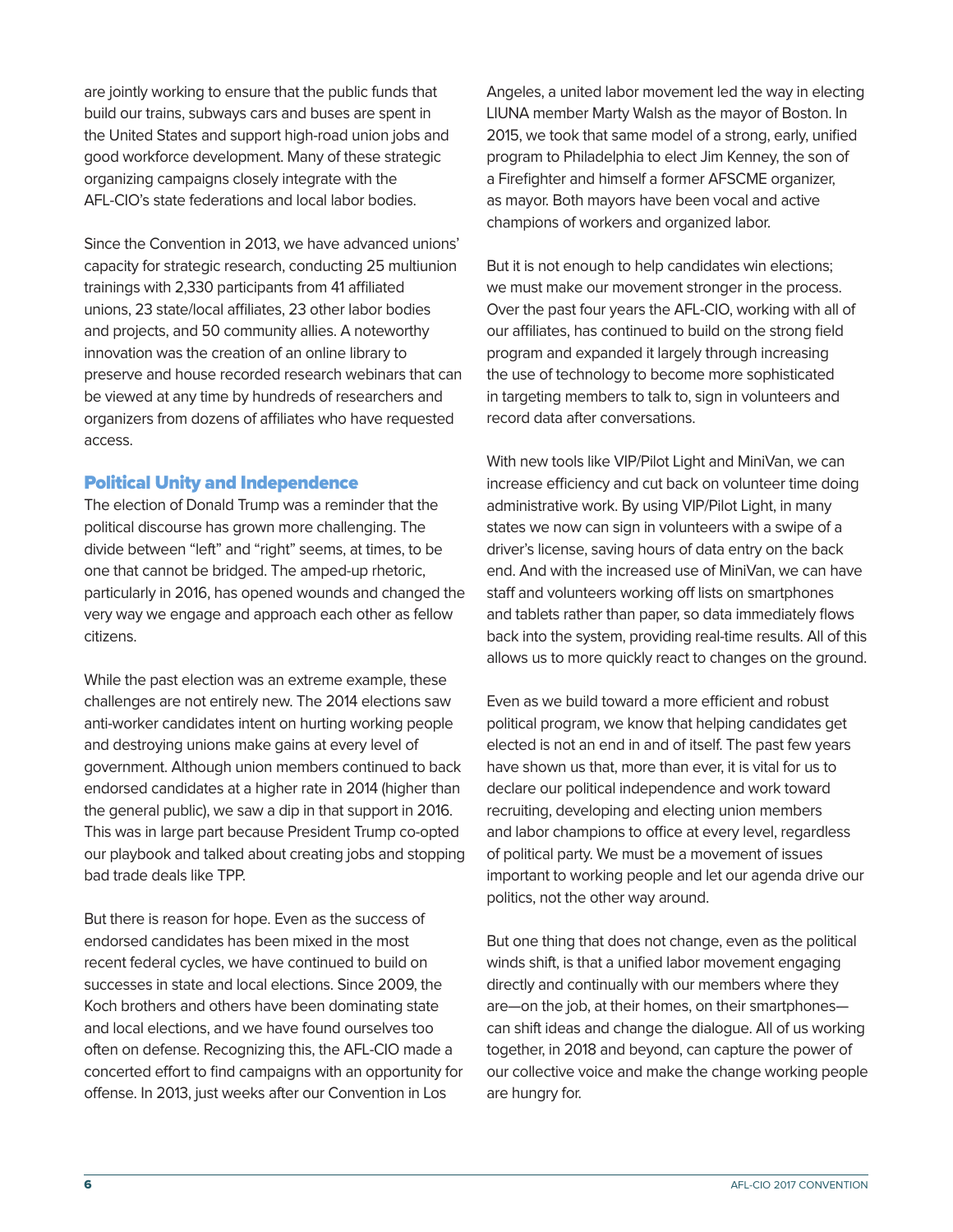# Changing the Rules of the Economy

#### Trans-Pacific Partnership

At the March 2015 Executive Council meeting, the unions of the AFL-CIO came together to oppose Fast Track, a law that keeps trade negotiations secret and would ensure that the Trans-Pacific Partnership would sail through Congress with limited debate and no possibility to amend or filibuster. Affiliates from every sector of the labor movement agreed to participate in an unprecedented joint campaign to defeat the agreement in Congress and to hold members of Congress accountable—including unions outside the AFL-CIO, such as the Teamsters, NEA and SEIU. This unity helped propel our "Stop Fast Track" campaign, which generated local resolutions, letters to the editor, and thousands of petition signatures from local union leaders and rank-and-file members in almost every congressional district.

Following a close loss on Fast Track, we shifted focus to the TPP itself, which to our great disappointment replicated weak rules on labor, investment, rules of origin, currency and medicines that would have enriched corporations at the expense of working families.

Because it had the support of the leadership of both political parties, the corporate community and most of the media, it looked at first as though the TPP would be unstoppable. But our campaign to educate the public and engage working families across the country slowed it down long enough to make it an election issue in 2016.

Over the Fast Track and TPP campaigns together, we generated:

- 2,611,834 phone calls to Congress
- 32,500 handwritten letters
- 142,000 activists recruited
- 750+ field events
- 100+ state and city resolutions passed
- Ads in 24 media markets
- 19 online ad targets and 49 million ad impressions

#### The Affordable Care Act and the Excise Tax

No one in America has done more to advance the cause of making health care a universal right than the labor movement. Though we supported the Affordable Care Act in 2009 and supported its passage, we said at the time there were flaws that would have to be fixed. Chief among them is the excise tax on high-quality plans. At

the 2013 Convention, the AFL-CIO recommitted itself to eliminate the so-called "Cadillac Tax," and we made our case to the leadership of both parties in Congress.

By 2015, the tax, which was scheduled to go into effect in 2018, was beginning to affect contract bargaining. We ramped up our grassroots efforts, and several affiliates joined forces with a group of employers to form a coalition known as "Fight the Forty." Killing, or at least delaying, the tax became our central focus in negotiations over a year-end budget deal that was necessary to keep the government open. Ten days before Christmas, congressional leaders announced an agreement to delay the tax for two years.

Despite its flaws, the Affordable Care Act has expanded health insurance to an additional 20 million Americans and has begun to stabilize costs. Nonetheless, since taking over in 2010, Republicans have voted more than 50 times to repeal the ACA. With the election of Donald Trump, who had pledged to sign a repeal bill "on Day One," Congress stepped up its attacks on the ACA, putting forward various proposals that would strip health care away from as many as 32 million Americans.

The AFL-CIO mounted a massive digital, field and lobbying campaign to beat back these attacks, especially in the key states of Alaska, Maine, Nevada, Ohio and West Virginia. We quickly pivoted across the full range of digital platforms to reach union members and activists in key states. Through that work, we generated 403,275 online actions, and made more than 35,000 calls to Congress. Total online impressions were more than 21 million, including 800,000 video views. We deployed 10 senior field representatives to do fulltime organizing. Staff in Alaska, Maine, Nevada, Ohio and West Virginia mobilized members and their families to call their members of Congress, attend rallies, sign letters to the editor and speak up at press conferences. Our staff also partnered with state federations and central and area labor councils to lead the charge at rallies, place op-eds and do grass-tops outreach to senators and members of Congress. That work was instrumental in informing the decisions of Sens. Susan Collins (R-Maine) and Lisa Murkowski (R-Alaska) to block ACA repeal bills. To date, efforts to repeal the law have fallen short in the Senate, and the AFL-CIO is committed to protecting what we have and moving us on a path to health care for all.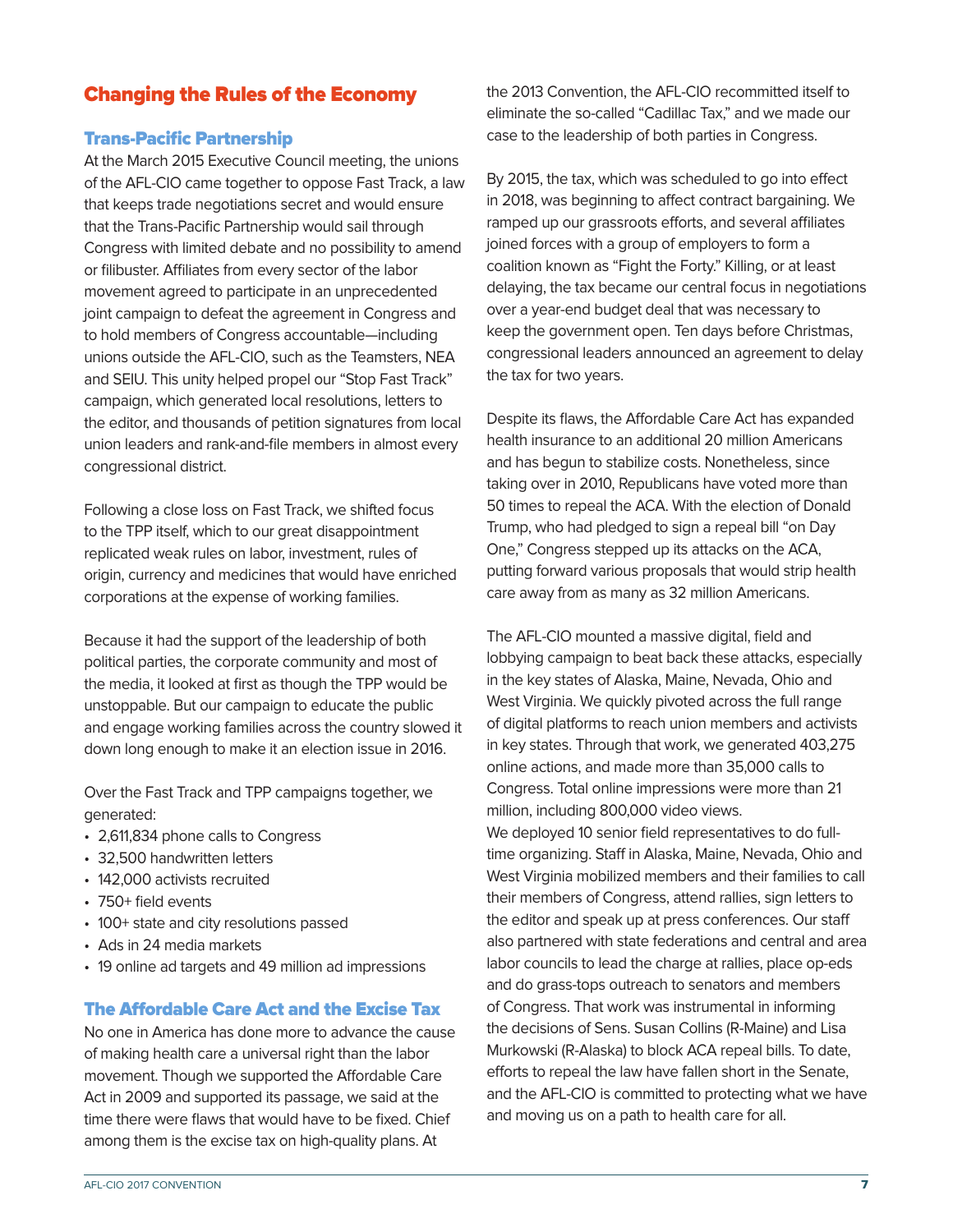#### Regulatory Advances

Facing a hostile Congress controlled by large corporations and wealthy donors, the AFL-CIO pressed President Obama to use his executive and regulatory authority to help working families wherever he could. For example, the AFL-CIO urged the administration to update the Fair Labor Standards Act overtime requirements, which had seriously eroded since last being updated in 1975. In 2016, the administration published a final rule to expand overtime protections to 5 million working Americans. The rule has been held up in the courts, and may be rewritten by the Trump administration, but if it is allowed to take effect, millions of working families either will have more money in their pockets or more time off to spend with their families. Employers also will be incentivized to hire more workers.

The AFL-CIO also worked with the administration to protect retirement savers from receiving investment advice from firms that previously were allowed to put their own interest ahead of their client's. One study revealed that Wall Street was syphoning off as much as \$18 billion from individual retirement accounts simply because financial advisers had no legal duty to act in the best interest of their clients.

During the Obama years, labor won landmark protections for workers in the form of new exposure limits for silica and beryllium. Thousands of workers will live longer, healthier lives because of our efforts.

#### Puzder Nomination

The AFL-CIO was instrumental in the fight to defeat Andrew Puzder, President Trump's first nominee for labor secretary. Puzder's record as a business owner and conservative firebrand made him completely unfit to lead the federal agency responsible for the welfare of America's workers.

#### Immigration

Our approach to immigration is deeply rooted in our values as a nation and a labor movement. We believe in the dignity of all work and in respect for one another, regardless of differences. These beliefs compel us to call for a commonsense immigration process that unites and empowers communities and creates a roadmap to citizenship for those who aspire to be Americans, while protecting the rights of all workers. We continue to hold employers and elected officials at every level accountable to do everything that is within their power to repair our dysfunctional immigration system and ensure that all working people will have rights on the job, regardless of where they were born.

Fundamentally, the immigration work and policies of the federation remain the same, despite the outcome of these contentious elections. If anything, our efforts to organize and represent all workers, and to advance immigration policies that help to raise wages and standards, take on greater urgency as immigrants and refugees are being criminalized in our workplaces and communities.

We now face very real threats of corporate and right-wing anti-immigrant and anti-worker bills and policies being put forward disguised as immigration reform, and we remain vigilant in holding back these attacks on working people. State and local strategies provide important opportunities to maintain the momentum and energy of a movement frustrated by federal policy makers and harsh enforcement decisions. Unions and labor councils around the country are committing to push for progressive local ordinances, to actively fight unjust worker deportation cases, to work in coalition with immigrant rights organizations, and to help as many workers as possible gain new rights and protections through naturalization and workplace organizing.

Whether through legislation, executive action at the national or local level, or through collective bargaining agreements and labor-management strategies, the core priorities of the AFL-CIO have remained the same: to win concrete protections for workers, their families and their communities; to challenge employment models that drive down standards and limit workers' rights; and to create a broad and inclusive pathway to citizenship so that all working people have the freedom to stand together to demand fair pay, conditions and treatment.

#### Attacks on the Freedom to Join

Organized labor and our allies have continued to fight back against state-level attacks on working people, including legislation that attacks the freedom of workers to come together in a union.

More than a dozen states have introduced "right to work" legislation every year since the past convention, and working people have been able to fight back and defeat most of these threats. Four states have passed right to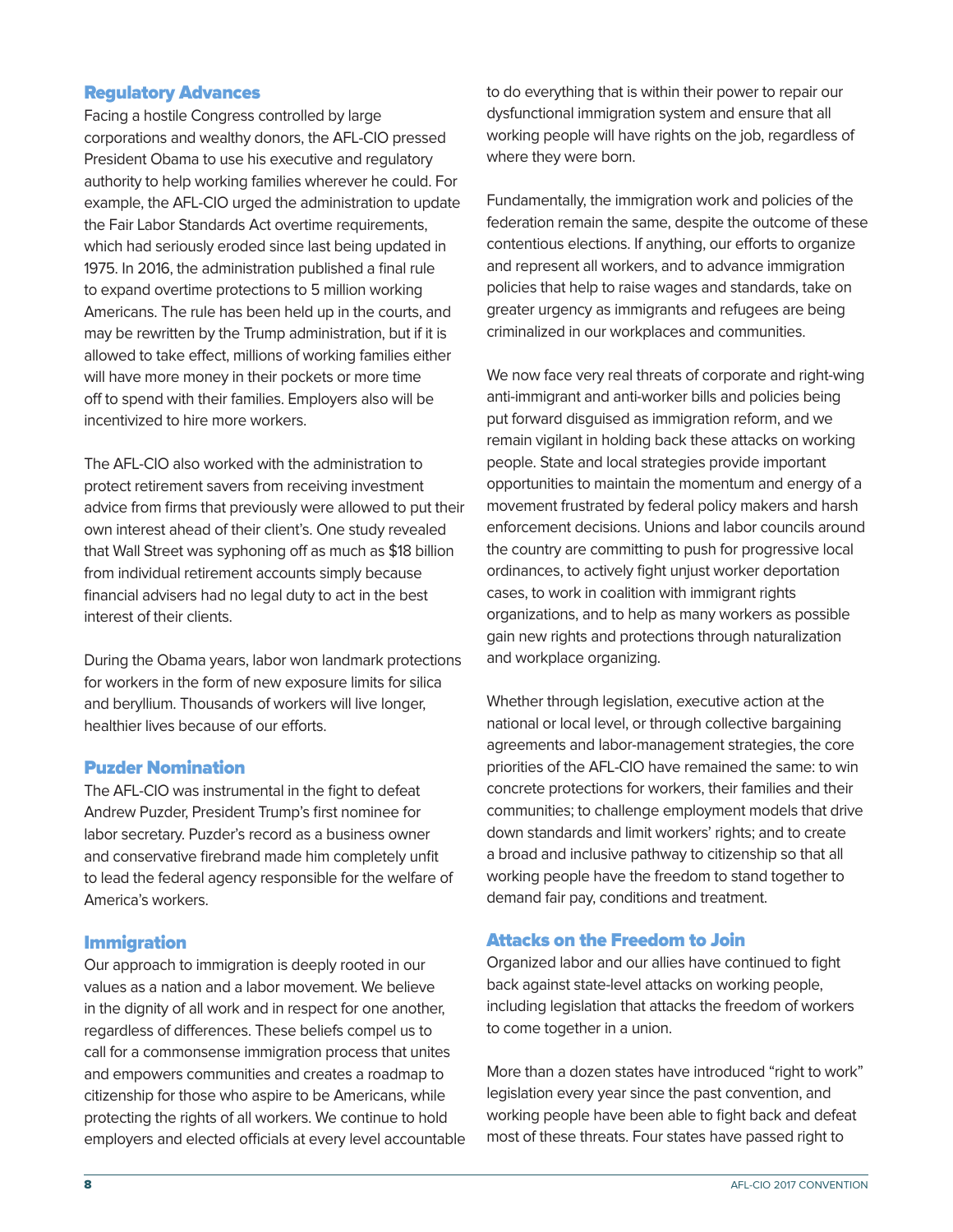work legislation since 2014—Kentucky, Missouri, West Virginia and Wisconsin. Working families will have the final say on right to work in Missouri. Labor and our allies worked this summer to collect 310,567 signatures (from all eight congressional districts) to refer right to work legislation that was passed by the legislature and signed by the governor to the November 2018 ballot.

Working people also face a new threat at the local level. Groups like the Heritage Foundation have been urging local governments to enact local right to work laws. A handful of local governments have done so, and the legality of their efforts is the subject of active litigation.

Right to work is not the only threat that working people are dealing with in the states; additional attacks on publicsector collective bargaining and payroll deduction for union dues have been introduced in state legislatures, including legislation to eliminate release time, require regular recertification, limit subjects of bargaining and eliminate exclusive representation. Such legislation or policies have been proposed in more than half of the states since 2014, with legislation enacted or policies established in Idaho, Illinois, Iowa, Indiana, Kansas, Kentucky, Michigan, Nevada, Oklahoma, Ohio and Wisconsin. As an example of how much elections matter, after the Republicans took control of the Iowa Senate following the 2016 elections, legislation was fast tracked gutting the state's public-sector collective bargaining law and prohibiting payroll deduction for union dues, political activities and contributions.

Attacks on public service collective bargaining are likely to escalate in 2018. Right-wing groups that want to take away public service workers' freedom to join together and negotiate are looking at Wisconsin's Act 10—which was enacted in 2011—as a model to promote in Republican-controlled states. And the Supreme Court has accepted the Janus v. AFSCME Council 31 case for the October 2017–June 2018 term, meaning that the Supreme Court will be deciding by June 2018 whether or not it will uphold 40 years of precedent allowing unions and employers in the public sector to agree that workers enjoying the benefits of a collective bargaining agreement should contribute their fair share toward the cost of representation.

State attacks on building trades workers also have continued over the past four years. During this time, 12 states enacted laws that weaken or eliminate prevailing wage requirements or project labor agreements: Alabama, Arkansas, Florida, Indiana, Iowa, Kentucky, Mississippi, Missouri, Nevada, South Dakota, West Virginia and Wisconsin.

#### Raising Wages

In the past four years, many states and municipalities have taken action to raise wages and establish scheduling protections and paid sick and family leave benefits for working people. Over this period, 29 states have increased their minimum wage rates. In addition, 37 municipalities, including Chicago, the District of Columbia, Los Angeles, Minneapolis, San Francisco and Seattle, adopted local ordinances increasing the minimum wage in their jurisdictions.

There is growing momentum in states and cities to pass fair scheduling laws so that workers can better plan for family life and finances. Since 2014, laws have been passed in Emeryville, California; New York City; Oregon; San Francisco; and Seattle. In addition, states and municipalities have been taking action on paid sick days and family leave. Since 2014, 25 cities, three counties and six states have enacted paid sick day laws, and two states (New York and Washington) and Washington, D.C., have enacted paid family and medical leave requirements.

Unfortunately, the rich and powerful have worked to rig the rules to make it harder for working people at the local level to raise wages and improve labor standards in their communities. Over the past four years, 14 states have adopted minimum wage preemption laws. Half of states currently preempt local minimum wage ordinances. The American Legislative Exchange Council has led a concerted campaign to prohibit local minimum wage ordinances through state preemption laws. Several local minimum wage ordinances have been nullified by corporate-backed politicians who have worked to prevent working people from taking action in their communities. State preemption of labor standards is not limited to minimum wage; other labor standards are prevented in some localities, including policies like paid sick days (19 states) and fair scheduling requirements (eight states).

# Working Families Agenda

In the past four years, the AFL-CIO, with the leadership of the Executive Council Committee on Women Workers, has shifted the priorities of working women closer to the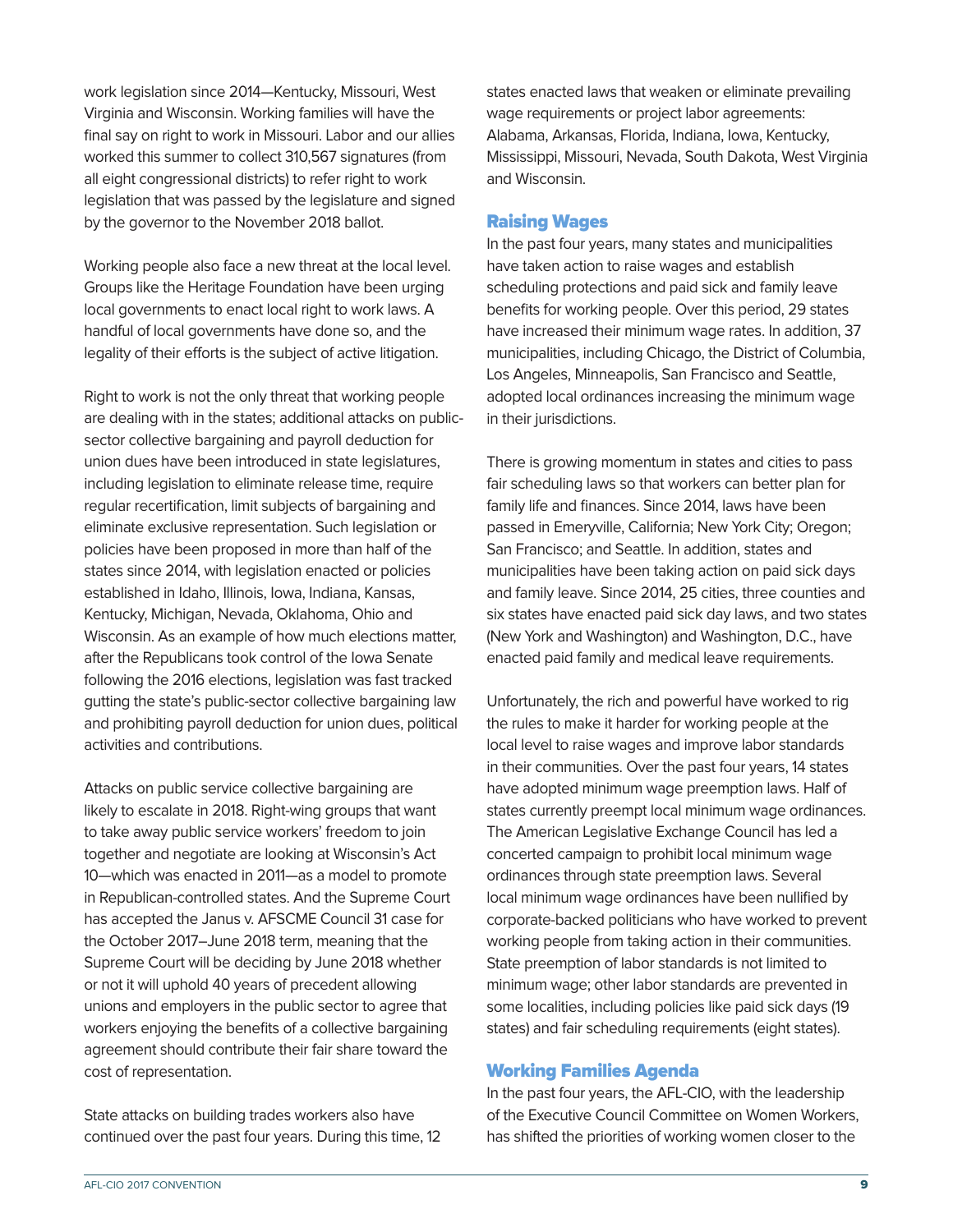core work of the federation by dedicating resources to women's programming and deepening partnerships with leading voices in the broader women's community.

In the fall of 2015, the Executive Council Committee on Women Workers launched a survey of working women, both union and nonunion, which received nearly 25,000 responses and recruited more than 8,000 new online activists. The survey results are detailed in the report "Our Voices: A Snapshot of Working Women," and formed the basis for a women leaders strategy session at the annual 2016 Martin Luther King Jr. Civil Rights Conference, and a unified working women's policy agenda for the labor movement.

Over the course of the 2016 election cycle, the AFL-CIO leveraged the working women's policy agenda to elevate women campaign organizers and the issues that matter to women and families most. This included a media tour of working women's campaign events in the spring and summer of 2016, which included 10 campaign events with local women labor leaders—roundtables, phone banks, worksite visits and press availabilities—across four Tier 1 states. We collaborated with several affiliate unions to host an election tele-town hall reaching thousands of union women. The AFL-CIO paired this grass-tops strategy with organizing tools that local leaders, affiliates, CLUW and other constituency groups used to engage members on what was at stake for working women and their families.

In January 2017, millions of women and allies joined the Women's March on Washington, and sister marches around the country, to show the incoming administration that women will stand together to defend the rights of our communities. The AFL-CIO worked with our affiliates to bring labor's economic message to the platform and coordinated a union women's bloc at the Washington, D.C., march, affiliate engagement and social media outreach. Sixty-eight state and local federation bodies promoted the Women's March on Washington or a sister march to union members in their area, recruited volunteers or recruited speakers for a local march.

#### Global Economy

As more workers in the United States are employed by multinational corporations, global strategies must be integrated into local organizing campaigns. Working with affiliates, their unions and other allies, we have used

global strategies to organize workers at companies like Zara, increase worker bargaining power and defend the human rights of workers at multinationals, whether they are in Mississippi or Honduras.

In the face of growing inequality and domination of the global economy by corporations and the financial industry, we have engaged with global partners in strategic alliances to get workers' voices heard on issues like trade, corporate accountability in supply chains, migration, privatization and austerity. We also have joined with the global labor movement in confronting the rise in right-wing populism and xenophobia in response to growing economic inequality.

We have helped change the debate on trade. The defeat of the TPP, like that of the Free Trade Area of the Americas in 2005, resulted from unions and their allies working not only in their countries, but by linking across borders to unmask the corporate-driven model of globalization that has reduced workers' share of the wealth they produce. Unions and our allies have made clear that corporations should not have privileged access to justice and a private system (investor-state dispute settlement, or ISDS) to defend their interests, while workers and communities have none. We are taking that same approach to the renegotiation of NAFTA.

We continue to file new trade complaints, as in Colombia in 2016, to show how the trade model does not include workers' rights, and remain engaged in trade issues with countries like Bangladesh, Guatemala and Honduras.

Aside from our work on U.S. immigration reform and defense of all American workers, regardless of their immigration status, we have led in the global fight to defend workers' rights and human rights in international forums that set standards for global labor migration and recruitment.

To facilitate organizing in multinational corporations, the AFL-CIO works with global partners to create new standards for how work is organized and workers are protected. As an increasing amount of value is produced in global supply chains, the AFL-CIO has been a leading voice in the push for worker-driven corporate accountability that places freedom of association at the center of negotiated and enforceable agreements. In this work, we have raised the awareness of many in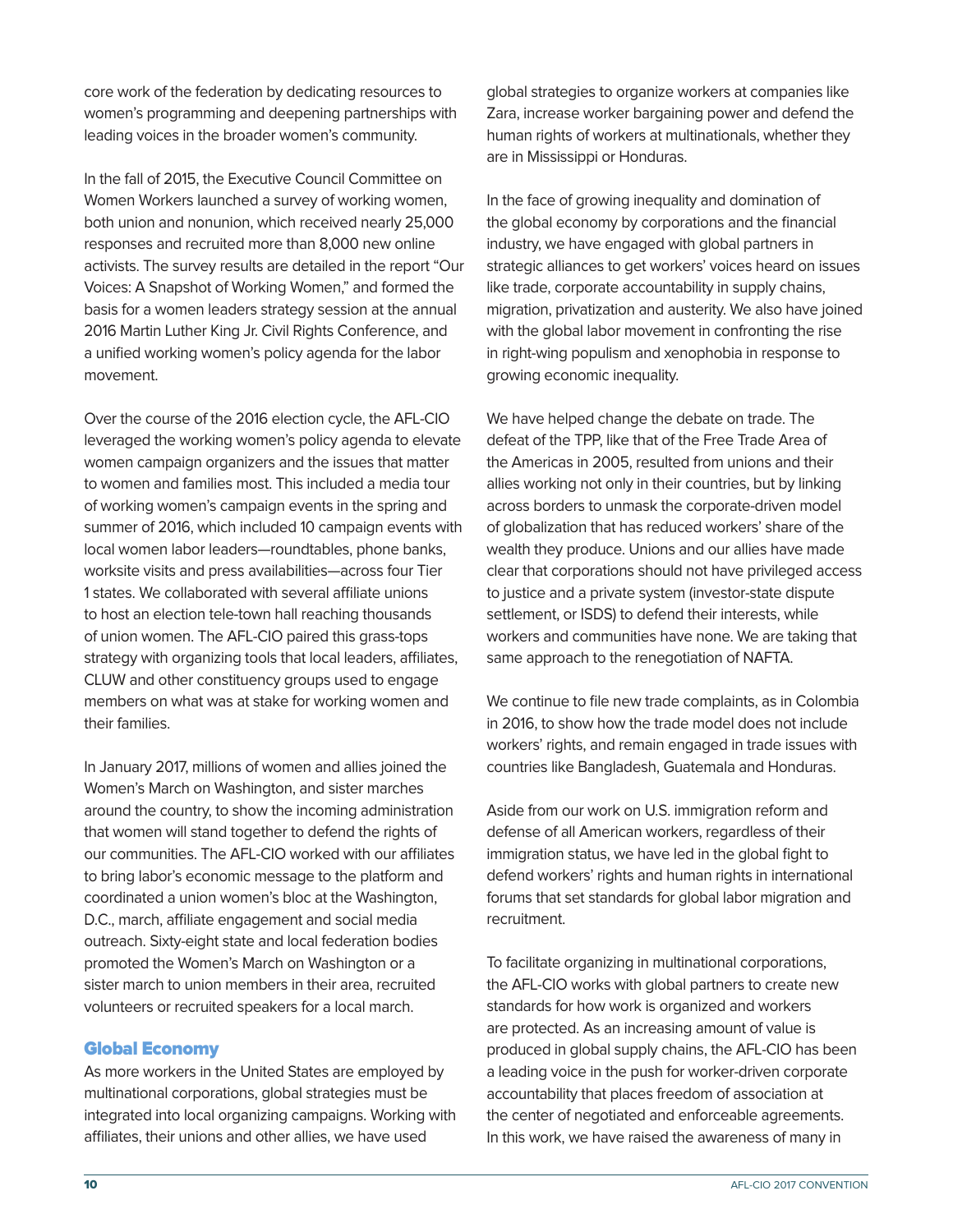the human rights community who were willing to settle for forms of corporate social responsibility that do not challenge power relations in the workplace or produce binding agreements with corporations operating in multiple countries.

Our support for the Bangladesh Accord on Fire and Building Safety and our trade complaint in Colombia are examples of our role in connecting life-and-death issues with the daily struggle for worker rights in a global economy, where corporations have too much power and are made to take little responsibility.

Working with affiliates and the Solidarity Center, we have built strategic partnerships with labor movements in Brazil, Germany, Korea, Mexico and elsewhere to defend workers' rights and build democracies that include workers as key to change toward more just societies.

# A Strong and Inclusive Labor Movement

#### In States

The AFL-CIO understands that power is built and maintained at the state and local level. Strong central bodies across the nation move our programs, our members and our country forward. In order to combat the modern-day threats we as a movement face, strengthening our state and local organizations has become paramount.

Working with our affiliates, state federations and local leaders, we have helped strengthen structures and shepherd organizational change in areas large and small. This is a direct result of Resolution 28 from the 2013 Convention, which called on the AFL-CIO to make structures worthy of investment to strategically lead local and state labor movements with a plan and measurable goals. With existential threats around every corner, our organizations evolved to be more innovative and responsive to affiliates' needs, and found new ways to grow our movement.

Through this evolution, we invested in the Southern central labor councils like never before, helped state federations and local movements hire more than 20 new field staff, and made sure all CLCs and state federations had transparent accounting procedures so that unions knew how their members' money was being resourced

and allocated. Governance and oversight allow us to make sure we will have strong structures in the future that can win victories for working families.

#### Working America

In 2003 the AFL-CIO Executive Council created Working America, the labor movement's premier field operation. Working America brings people who don't have a union on the job into labor's fights for good jobs and an economy that works for everyone. In the past four years, we've had more than 2.7 million conversations with working-class people in key battleground states.

Working America's 3 million members have worked alongside state federations, central labor councils and affiliated unions to beat back anti-worker attacks. In Missouri, we worked in several districts mobilizing working people to defeat right to work. And elsewhere, our members called their representatives asking them to vote against bad trade deals. We wrote letters urging governors to expand Medicaid and worked tirelessly to defend the Affordable Care Act.

Working America produced in elections, winning in 76 different races and posting exceptional results in down-ballot contests. In 2015, we engaged 1 in 3 voters in Philadelphia and powered now-Mayor Jim Kenney from 5th place to an overwhelming victory. In a state Supreme Court race in North Carolina in 2016, we led the progressive movement organizing voters at their doors and online. The combined efforts resulted in now-Justice Mike Morgan garnering 300,000 more votes than the then-incumbent Republican.

Working America has responded to the attacks on the freedom to have a union on multiple fronts, both in the private and public sectors. We contributed to organizing wins among retail workers and supported union signups in states that recently went right to work.

#### Strategic Communications

The ways in which union members and all Americans consume news are rapidly changing. The AFL-CIO consistently has worked hard to adapt our communications strategies and remain effective messengers to a wide variety of audiences.

Most recently, we have merged the Communications and Digital Strategies departments into one innovative,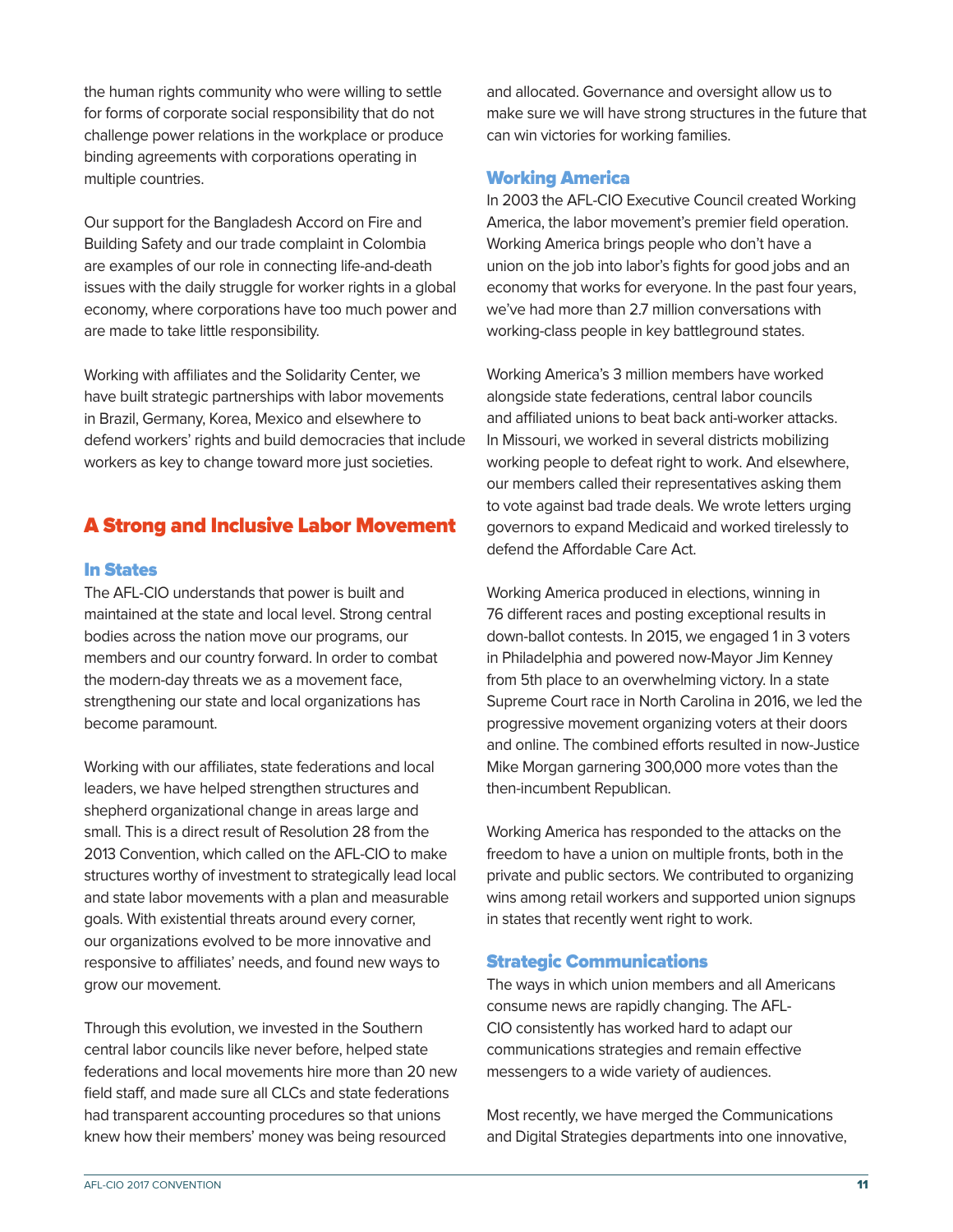modern and dynamic team, with the goal of creating a 21st century communications department for the labor movement. Innovations include a modern field communications operation that incorporates digital activism, and a rapid response team that utilizes press releases, video and social media to respond to working family issues. This new structure best positions ourselves to deepen member engagement and shape public opinion in an always-evolving, 24-hour, multiscreen news environment.

Over the past four years, the AFL-CIO has executed strategic communications plans that gave voice to workers and moved our priorities at the local, state, national and global levels. We launched a Raising Wages campaign, delivered high-profile speeches at places like the National Press Club, garnered national media attention at places like the Christian Science Monitor Breakfast, appeared on influential Sunday talk shows and guided messaging through an unprecedented political year. At the same time, we are taking full advantage of our digital tools that today's world demands.

The fact is, people are spending more time online than ever before, and we need to reach them where they are. For example, 79% of 50- to 64-year-old Americans now get their news on a mobile device, and voters spend twice as much time online as watching TV. On mobile alone, YouTube is the No. 1 broadcast cable network for 18–49 year olds.

We are making strides to grow our organic reach online. Since 2013, our YouTube channels have generated more than 2.5 million video views. Our main social media channels—Facebook and Twitter—are engaging millions of union members each month, connecting them to prounion messages and ways they can show solidarity for priority campaigns. During the 2016 elections campaign, the #1uVote hashtag had 253,617,340 impressions. The AFL-CIO Facebook page reached 10.8 million users during the week of the election, and one video on Atlantic City went viral, with 16.2 million people reached on Facebook.

We joined Action Network in creating a custom, progressive Customer Relations Management (CRM) platform for mass emails, and we offer that platform to affiliates and state federations. This program has enabled us to send urgent actions to more than a half-million people each week.

We also have upgraded our websites and offer the content management system (CMS) to all state federations, central labor councils and affiliates. This is a tremendous cost savings and allows national unions to create a cohesive look across their locals. And the main AFLCIO.org website also has been updated to focus more on what unions do and how to form a union.

Through our combined Communications and Digital Strategies department, we are maximizing the reach of our message and ensuring one cohesive voice across all communications vehicles.

### Data, Analytics and Infrastructure

One of the major innovations that came out of the AFL-CIO restructuring process was the creation of the new Data, Analytics and Infrastructure Resource department. Prior to the restructure, teams that worked on data, analytics and infrastructure were scattered across different departments.

By combining these teams, we've been able to break down silos and integrate efforts across all of our different types of work to fulfill three overarching goals.

The first is to build the backbone for member contact technology across the labor movement. This includes not only maintenance and development of the Labor Action Network (LAN), but also building out new tools—like the new union organizing tool we're currently working with affiliates and our partner Action Network to develop, to meet the challenges facing the labor movement as a whole.

The second goal is to save the labor movement money and resources by leveraging economies of scale. Membership in the AFL-CIO entitles affiliates to a set of products and services, either for free or at minimal cost. This includes enhancing affiliate membership files with voter file data as well as access to the LAN, the Action Network digital organizing platform, Working Families Toolkit, UnionHall—a website tool that services hundreds of locals, state federations and CLCs—and other tools.

Finally, we want to use tools and data to run the strongest and most effective campaigns that we possibly can. The Data, Analytics and Infrastructure Resource team will be working closely with the Mobilization Hub and other hub and resource departments on campaign strategy and tactics. This will include—but is not limited to—electoral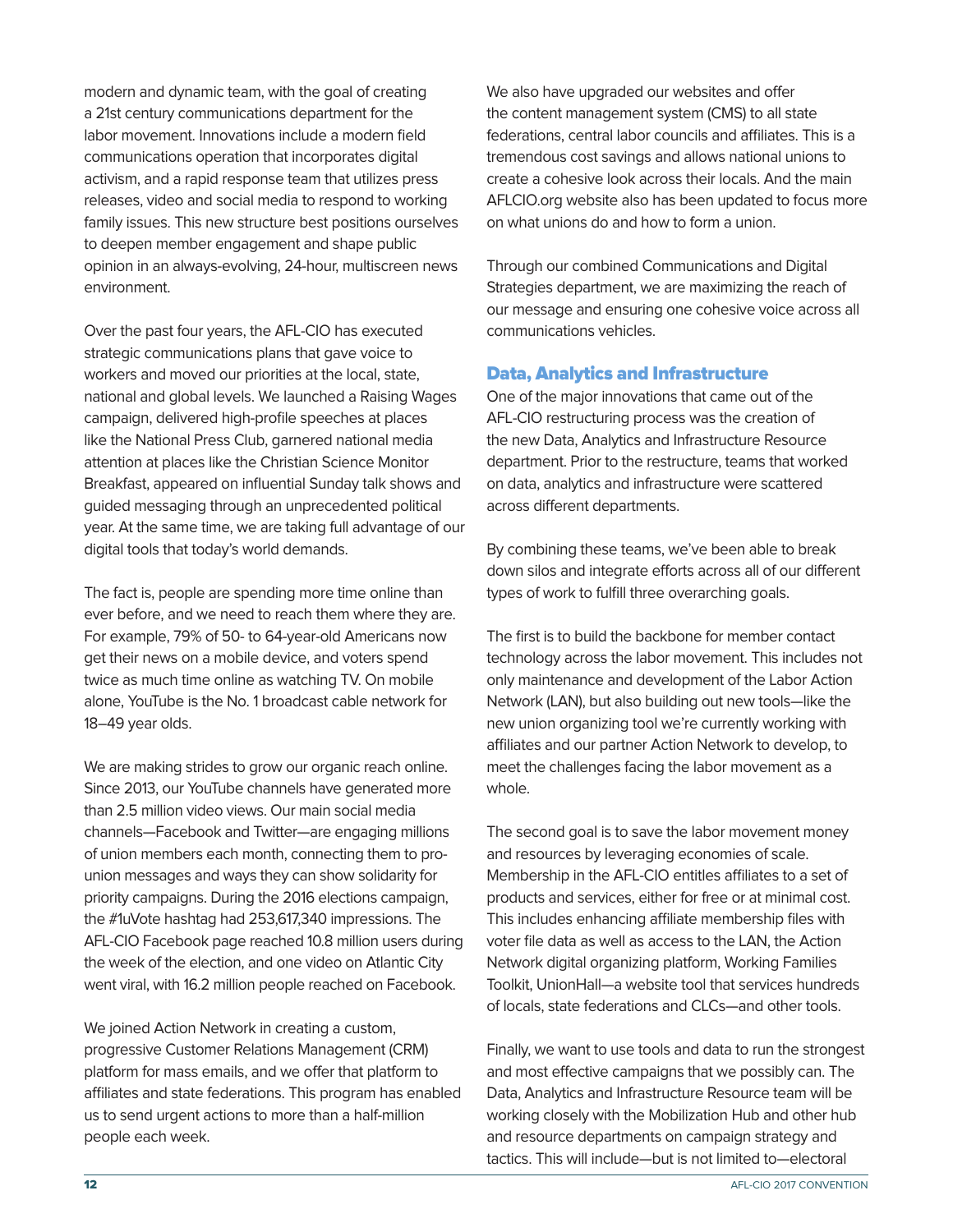politics, how to plan for 2021 redistricting, effective strategies for using data to grow the labor movement and do member engagement, field reporting, modeling, targeting and other analytics to enhance affiliate membership files.

#### Young Workers

Through the NextUp Young Worker Program, we have continued to engage young workers as key stakeholders and future leaders of our organizations. Over the past several years, we have built a dynamic young worker program that is increasingly engaging young workers as active participants and leaders. We now have 87 state and local young worker groups affiliated with state federations and central or area labor councils. These young worker groups are connecting young people across the local labor movement, getting new issues on the radar and building leadership skills.

Alongside federation bodies, our affiliated unions have grown their young worker programs. Some 36 affiliates actively work with the AFL-CIO on young worker issues, and 18 of them have strong and vibrant young worker programs.

The AFL-CIO supports this work with the guidance of the Young Worker Advisory Council, which is composed of 34 young leaders from 28 affiliated unions, the constituency groups and the State Federation/Central Labor Council Advisory Committee.

In 2015 and 2016, the AFL-CIO released its Youth Economic Platform, which calls for action on the pressing issues facing young workers. The platform identifies four areas where Millennials demand action: strengthening workplace rights and protections; ending discrimination, exclusion and violence; ensuring postsecondary education access, quality and affordability; and restoring our democratic right to vote.

In 2016, this young worker infrastructure was activated to bring more young people into the democratic process. Young worker groups staged local debate watch parties. Together they organized a social media presence focusing on why young people vote and emphasizing the issues that engage young people over and above the candidates. They participated in a coordinated effort to register young people to vote.

Young people face tremendously challenging economic conditions. They are coming of age with unprecedented levels of debt in an economy that offers fewer goodpaying jobs with benefits, and subjects them to much higher costs for basic needs—especially housing. And they have a vested interest in the labor movement. The most recent Gallup poll found that 69% of 18- to 35-yearolds surveyed support unions.

#### Civil Rights

#### **AFL-CIO Labor Commission on Racial and Economic Justice**

In 2015, the AFL-CIO launched a Labor Commission on Racial and Economic Justice to facilitate a broad conversation with local labor leaders around racial and economic disparities and institutional biases, and to identify ways to become more inclusive as the new entrants to the labor force diversify. The Labor Commission was co-chaired by UFCW International President Marc Perrone, USW International Vice President Fred Redmond and NTWA President Bhairavi Desai. They were supported by commissioners and Advisory Council members from across the labor movement.

Between July 2015 and March 2016, six labor commission hearings were held in Alameda County, California; Birmingham, Alabama; Boston; Cleveland; Minneapolis; and St. Louis.

The Labor Commission engaged in discussions, addressing racial and economic issues impacting the labor movement and offering recommendations for change. It created a safe, structured and constructive opportunity for local union leaders to discuss issues pertaining to the persistence of racial injustice today in the workforce and in their communities, and to ensure that the voices of all working people in the labor movement are heard.

The results of the commission were encapsulated in a comprehensive report and set of recommendations released in early 2017, including recommendations to:

- Build solidarity and understanding among union leaders and members on how race has been used to weaken labor unity, limit the growth of the labor movement and damage our efforts to advance economic reforms that benefit all working people;
- Build a more "diverse and inclusive labor movement," by integrating the issues and concerns of members and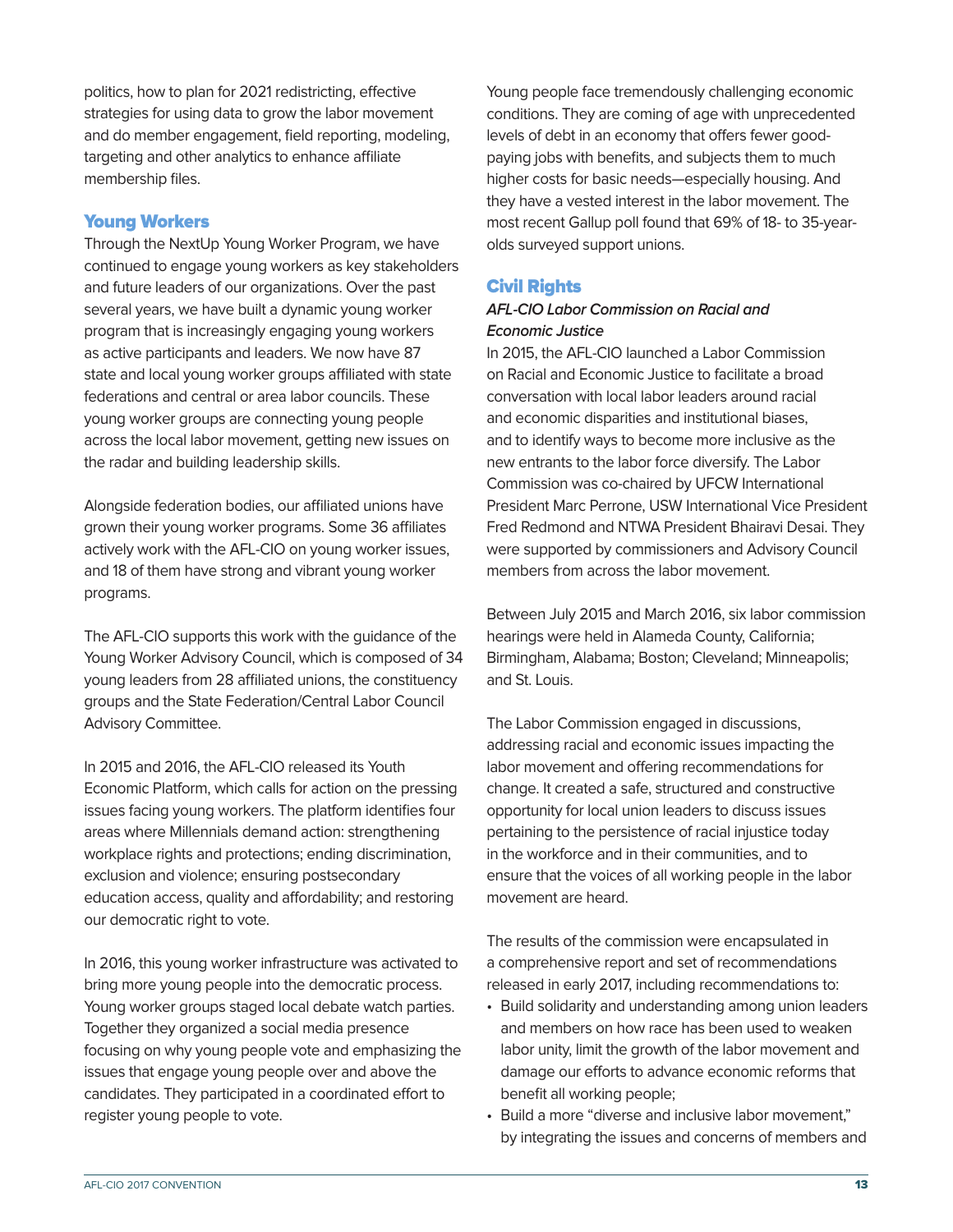workers of color into labor's political and policy work at every level; and

• Work to ensure labor's leadership and decision-making structures reflect the diversity of our members, and all working people.

#### **Voting Rights**

The fight for a pro-voting rights agenda has become increasingly tied to the fight for good jobs and union over the past decade. This shift in how labor plays a role in moving pro-voter efforts is based upon the reality that our strongest opposition (corporations, the wealthy few and anti-union conservatives) have decided to use voter suppression and disenfranchisement as a strategy and tactic to cripple our movement. Their formula is simple attack labor unions directly through laws like right to work, while simultaneously passing such discriminatory voter restrictions as photo ID requirements, eliminating early voting and purging voter rolls.

Fortunately, labor leaders across every sector have committed to double down on the fight to restore and expand our democracy by moving pro-voter policies and messaging that activates our members, their families and neighbors.

This collective decision to engage strategically in critical states has led to major policy breakthroughs. Voting rights for the formerly incarcerated have been restored in Maryland; automatic voter registration has passed in California, Illinois and Oregon; and online voter registration is now available in Florida and Pennsylvania. While these victories are notable, we have many more fights at the state and federal level until every eligible member of society is able to cast their ballots without barriers.

As we continue to lean in on voter protection programs in battleground states and advocate for laws that ensure the right to vote, we find ourselves more at the center of the ecosystem covering this area of work. Our members play a critical role on the ground as an advocacy base, and our leaders set the tone nationally.

#### **Criminal Justice Reform**

After adopting Resolution 13 at the 2013 AFL-CIO Convention, our movement set a course to bring a labor movement perspective and expertise to criminal justice reform. Our strategy has been threefold: (1) To shape the debate and create a political demand for reform

that prioritizes correction and rehabilitation in the most effective and worker- and community-focused ways; (2) To lead in policy fights that improve conditions within the courts and prison systems around the country for workers and those incarcerated to ensure fairness and justice for all; and (3) To lift up solutions that the labor movement brings to reduce incarceration rates before and after someone is exposed to the system—including everything from education investment and prevention programs in schools to apprenticeship programs inside of prisons to lower the rates of recidivism.

A highlight of this work was the labor movement's 2016 visit to Purdy Women's Correctional facility in Washington State with a delegation led by SAG-AFTRA member and Grammy Award-winning singer, writer and producer John Legend. The focus of the visit was centered on criminal justice reform from a worker and inmate perspective; it highlighted the benefits of an in-house pre-apprenticeship program that lowered the recidivism rate for participants down to less than 20%.

#### Labor on the Front Lines: Disaster Response

When disaster strikes, the labor movement responds. Even as we join together in St. Louis, the United States is still in active recovery from powerful natural disasters that have hit in just the last two months. Hurricanes Harvey, Irma and Maria left devastation in their wake across Texas, Louisiana, Florida, the U.S. Virgin Islands and Puerto Rico; and California is again facing the destruction that comes with raging wildfires.

Our members have been on the front lines working as first responders to fight the fires, evacuate people to safety, tend to the injured and restore power, and continue to provide critical public services during and in the immediate aftermath of both the fires and hurricanes. Affiliates across the country have jumped into action to send skilled workers, supplies and contributions to the affected areas, and our state and local federations have worked tirelessly to coordinate relief efforts on the ground.

After Hurricanes Harvey and Irma, truckers from unaffected states streamed into Texas and Florida carrying donated cleaning and building materials. Efforts are ongoing to keep needed supplies of water, solar lights and food headed to Puerto Rico and the U.S. Virgin Islands using cargo ships and planes.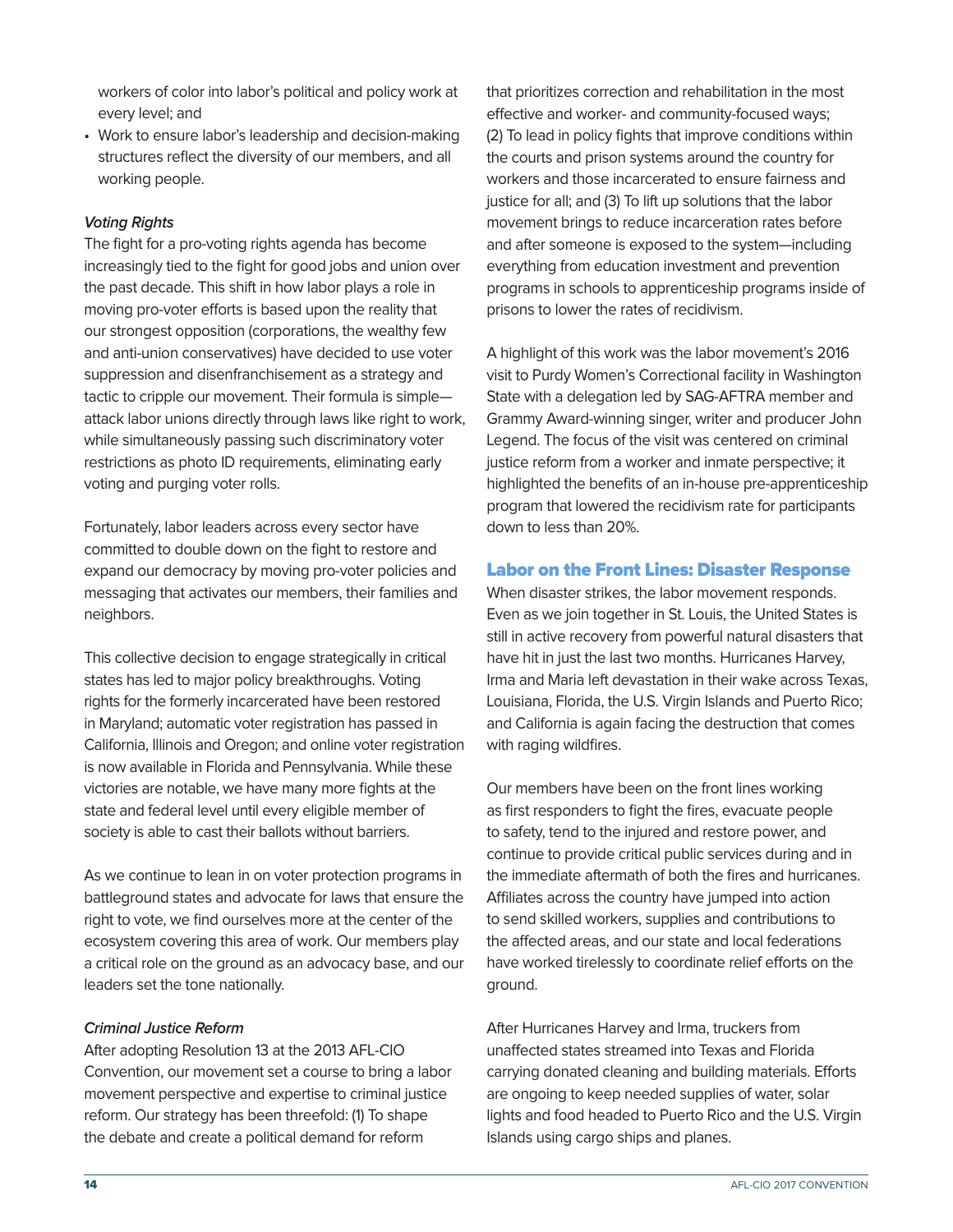Relief funds in Texas and Florida have raised more than \$750,000 between them to assist the close to 4,000 members who have applied for assistance. Unions in the U.S. Virgin Islands have been coordinating efforts to get help to members and call attention to the need for supplies and donations. And in Puerto Rico, after Hurricane Maria leveled the island, labor again stepped up. On five days' notice, union members from around the country answered the call to deploy to the territory for two weeks to help our brothers and sisters on the island heal, repair and rebuild.

In California, while the fire remains active as of this writing, recovery and rebuilding assistance efforts already are under way, with union members on the front lines and unions creating relief funds and offering assistance to families navigating the first steps in reconstructing homes and communities.

Sadly, our members are not just called upon to react in times of natural disaster, but to man-made tragedies as well. This month, Las Vegas became another American city reeling from the aftermath of a mass shooting. Just 16 months after the largest mass shooting in modern American history at Pulse Nightclub in Orlando, Las Vegas claimed that sad distinction.

In both incidents, union members were killed. And in both incidents, our members rushed in to tend to the wounded and assist people in escaping to safety. While we will continue to work toward the goal of a less violent society, and hope for a day where mass shootings are a thing of the past, we know our members and our unions will continue to run to the aid of all those who need it.

In response to tragedy, our members and our unions respond as we always do: immediately, instinctively and unquestioningly.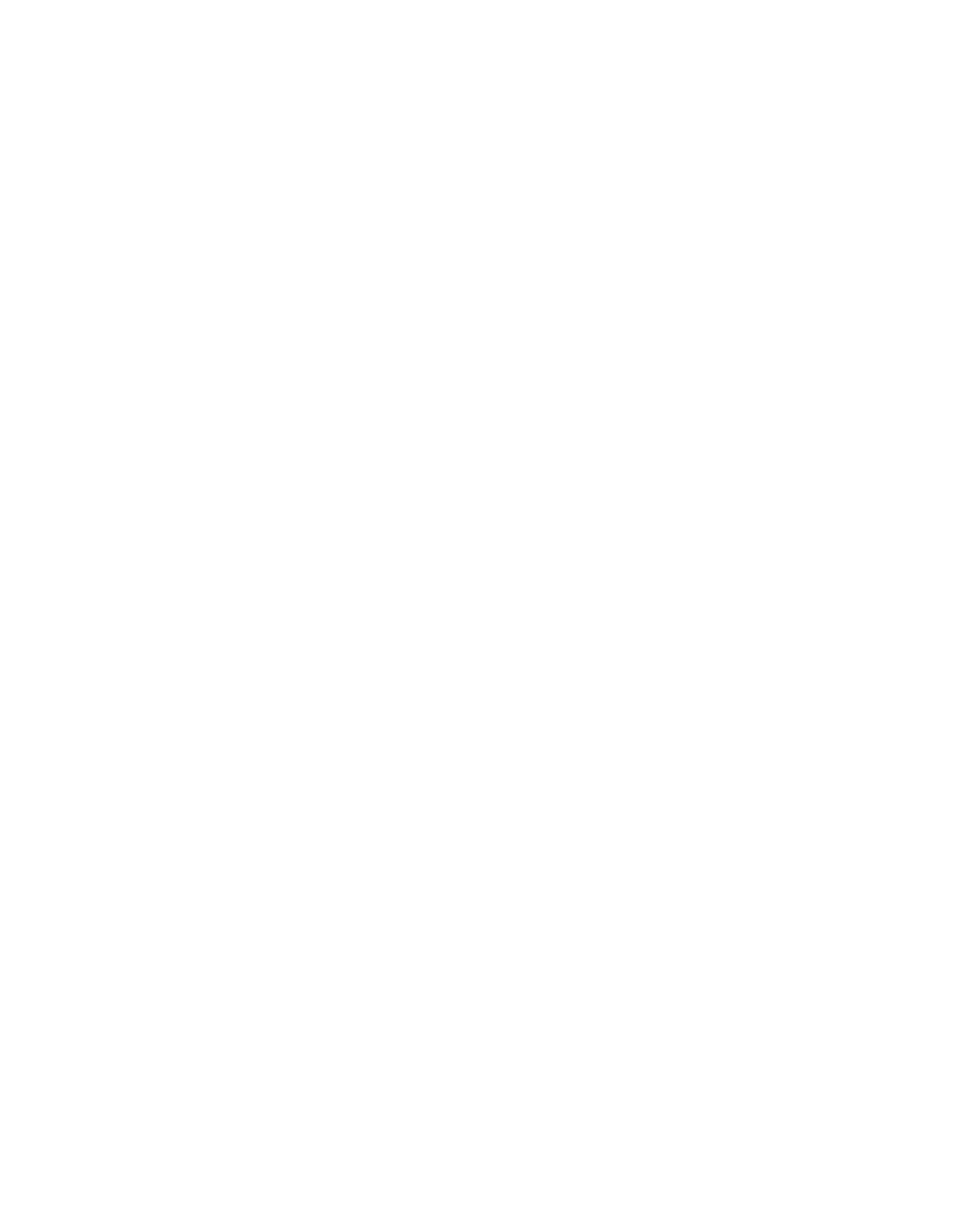Over the past four years, the Department for Professional Employees, AFL-CIO has worked tirelessly for its members and the labor movement. Under the direction of President Paul E. Almeida, DPE created a suite of organizing materials tailored to professionals, launched a program series looking at the future of work, promoted the benefits of unions to nonunion professionals, coordinated collective action among affiliates, and grew DPE with the addition of four new affiliate unions.

#### The Professional Workforce

As DPE celebrates its 40th year as an AFL-CIO trade department, the workforce and the labor movement looks much different than it did when DPE was created in 1977. Since then, professionals have grown from composing 25% of the workforce and less than 18% of union members to become 38% of the workforce and 42% of union members.

In the past four years, the number of employees in professional and technical occupations increased by 5.9 million. The number of union members in professional and technical occupations grew by 398,000. The education level of the U.S. workforce also has continued to grow, with 43% of workers having earned at least an associate's degree, up from 40% in 2013. The number of union members with at least an associate's degree has increased by more than 300,000 since 2013.

# The Future of Work and the Labor Movement

Work and the workforce is changing. Demographic shifts and ongoing technological innovation pose challenges and opportunities for the labor movement and professionals. DPE launched a series in 2015 that brought unions, academics and other stakeholders together to talk about how unions can continue to be innovative, dynamic institutions that will thrive in the future.

DPE's latest program in March 2017 focused on union engagement of millennials. Young professionals' strong interest in unionizing—supported by survey data, organizing victories and one-on-one conversations demonstrates the importance of this outreach.

# Professional Union Members

DPE's 23 affiliate unions represent a significant percentage of the more than 6 million professional union members employed in education and health care; science, engineering and technology; legal, business and management; media**,** entertainment and the arts; and public administration.

In the past four years, DPE has grown its membership with the addition of four new affiliate unions: American Guild of Variety Artists (AGVA), Guild of Italian American Actors (GIAA), Stage Directors and Choreographers Society (SDC), and Professional Aviation Safety Specialists (PASS). DPE's organizing, research, and legislative and policy accomplishments made it possible to bring these new affiliates on board.

# Organizing Professionals

DPE assisted its affiliates with organizing by identifying and understanding professionals' unique preferences and creating resources based on these findings. DPE has created a comprehensive collection of materials that cover internal and external organizing along with newhire orientations. The following is an overview of these key resources, which were widely distributed to DPE's affiliate unions:

- **Growing Your Union: Engaging Professionals Through New Hire Orientation** is a step-by-step guide for establishing or improving an orientation program that effectively conveys to new hires the benefits of becoming a union member.
- **Extend the Invitation: A 10-Step Approach to Internal Organizing** is a resource designed to increase membership using a positive, face-to-face approach.
- **Guide to Organizing Professionals** is designed to help unions understand what sets professionals apart from other employees and what they want from a union.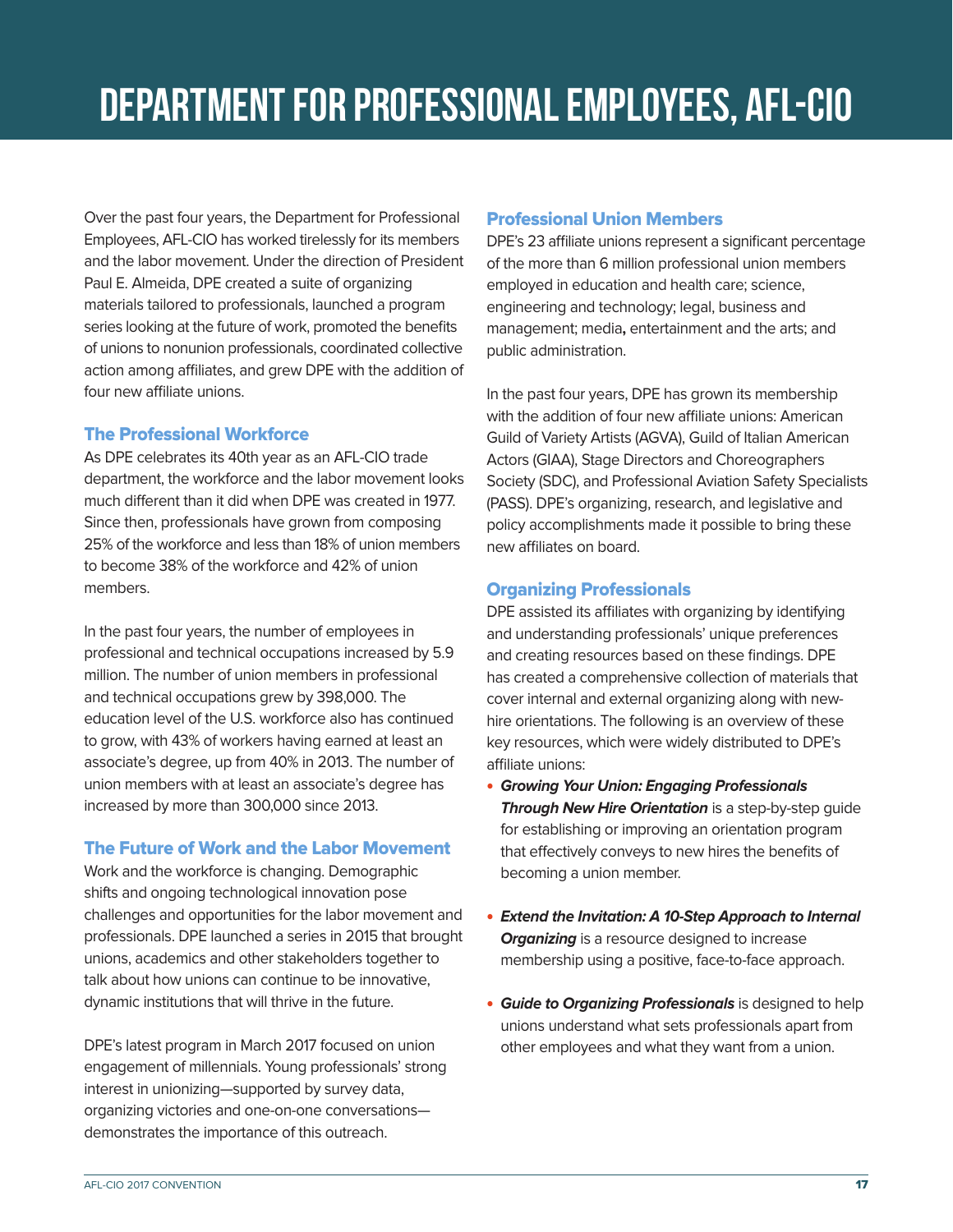#### Research

DPE's research projects in the past four years have been designed to help affiliates gain a better understanding of professionals' attitudes toward unions and identify opportunities for new member organizing. The following is an overview of DPE's major research projects:

- In October 2016, DPE sponsored a survey of nonunion professionals to assess their attitudes toward unions and inform affiliates on how to engage.
- In 2015, DPE began producing in-depth reports about industries where affiliates employ and organize professionals. These reports looked at how industry changes would affect affiliates' membership and future organizing opportunities.
- DPE regularly updates nearly 40 of its publications that educate readers about issues impacting the professional and technical workforce, and communicate the benefits that come from union membership.

#### Political and Legislative Activity

DPE monitored federal policy developments and coordinated activities in order to advance the interests of affiliates and professionals. Immigration, intellectual property and federal arts funding were particularly active policy fronts for DPE during the past four years. Major efforts included:

- **H-1B and Other High-Skilled Visas:** Since 2013, numerous unsuccessful attempts have been made to reform our broken immigration system. DPE and affiliates have been a part of all of the major conversations concerning immigration reform, and continue to stand by the principles outlined in Ray Marshall's plan, "Immigration for Shared Prosperity: A Framework for Comprehensive Reform."
- **O and P Visas:** DPE's 12 arts and entertainment affiliate unions serve an official advisory role in the adjudication of O and P visa petitions available for performers and support personnel in the industry. Over the past four years, DPE and its affiliates have had meetings at both the department and congressional levels as part of an effort to reform the O and P visa approval process.
- **Intellectual Property and Copyright:** DPE supported the efforts of affiliates in the arts and entertainment industry to advance public policies that would strengthen intellectual property and copyright protections for professionals in creative industries.
- **Arts Funding:** President Trump's Fiscal Year 2018 budget blueprint proposed eliminating the National Endowment for the Arts and National Endowment for the Humanities and privatizing the Corporation for Public Broadcasting. The cuts would hurt many hardworking affiliate members in the arts and entertainment industry, and workers employed by the agencies. DPE coordinated a joint response with its arts and entertainment union affiliates that resulted in the relevant House Appropriations subcommittees approving continued funding.

#### Outreach and Coalition Building

DPE affiliates regularly worked together to offer mutual support and assistance. Connecting affiliates, both informally and formally, is an important role served by DPE. By working together, DPE affiliates put their collective weight behind issues that affect professionals.

The Arts, Entertainment, and Media Industry Coordinating Committee allowed DPE's 12 arts and entertainment unions to work together to serve the best interests of their members. The AEMI unions relied on DPE to coordinate meetings, events, and legislative and policy priorities.

DPE continued its active involvement with the American Library Association as a way to reach thousands of potential union members at the ALA annual meeting through programming and on the exhibit floor.

#### **Summary**

Over the course of its 40-year history, DPE has represented the needs of professionals in the labor movement. In this time, professional and technical employees grew from a small segment of the workforce and union membership into a substantial force. In the past four years, DPE has worked to build a foundation to help its affiliates organize and represent the workforce of the future.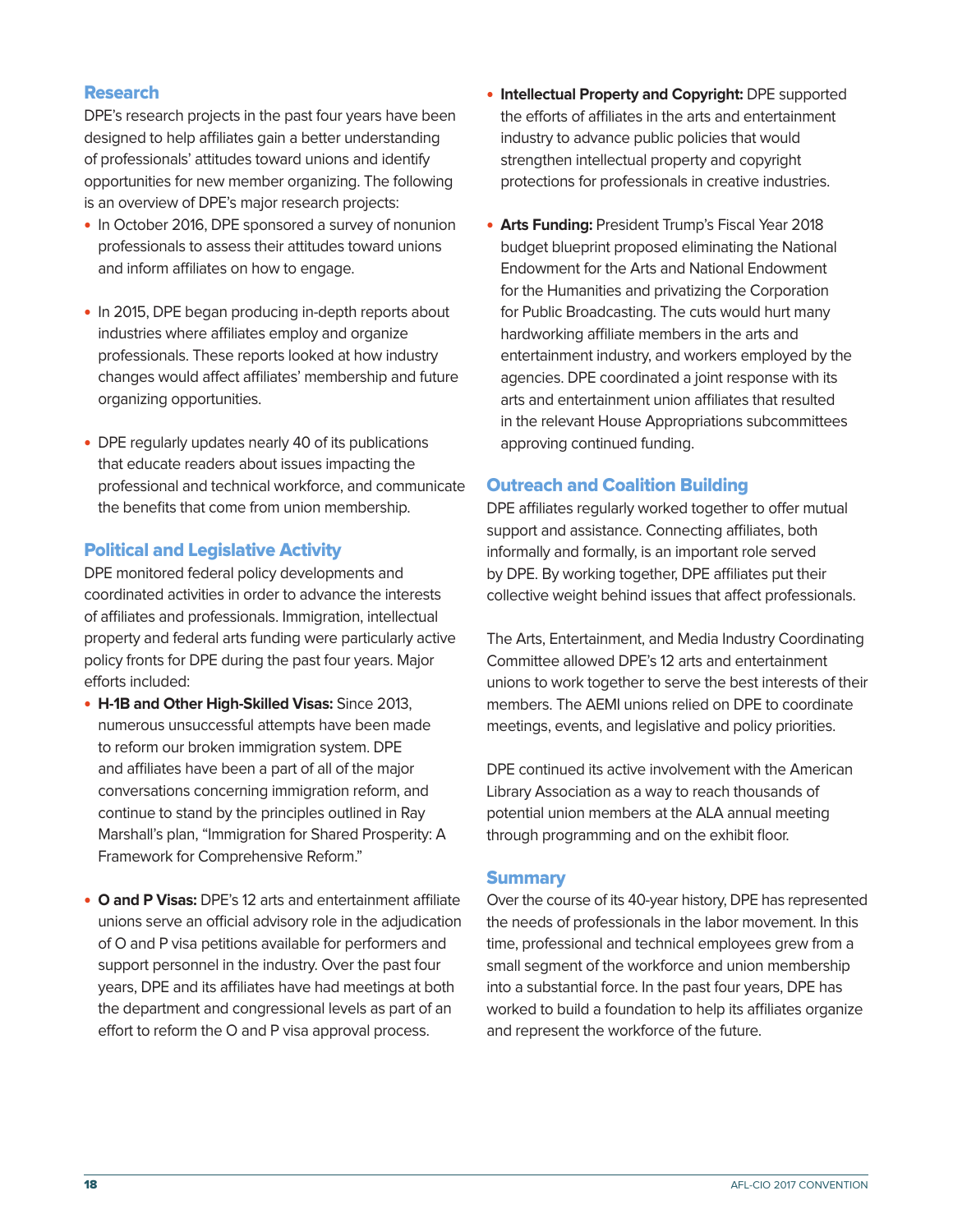For 71 years, the Maritime Trades Department, AFL-CIO has been fighting for mariners, dockers, shipbuilders, vessel suppliers and the other working men and women across the United States and Canada.

Through our 22 affiliated unions and 21 Port Maritime Councils in both countries, the MTD stands watch from the local to the federal levels to make sure merchant vessels flying Old Glory or the Maple Leaf ply domestic and international waterways with well-trained citizen crews.

# Fight for Jones Act

As has been the case since our chartering in 1946, the MTD continues to repel attacks against the Jones Act, the U.S. freight cabotage law. The Jones Act is the familiar name for a section of the 1920 Merchant Marine Act that states cargo moved from one domestic port to another must be carried aboard U.S.-flag, U.S.-owned, U.S.-built and U.S.-crewed vessels. Cabotage is not unique to the United States. Such laws are found in nearly 50 other countries, including Canada.

Perhaps the biggest challenge to the Jones Act came during the 2016 Puerto Rico budget crisis. A disinformation campaign swept the island, spreading lies about the cost of U.S.-flag vessels delivering goods from the mainland to the commonwealth. The MTD and its affiliates fought back. This department made sure the results of a U.S. Government Accountability Office study showing that the U.S.-flag container fleet not only provided topnotch service and reliability, but also had achieved significant price reductions over the last few years, were disseminated widely. The Jones Act remains intact for sailings to and from Puerto Rico.

Before, during and after the battle for the Jones Act in Puerto Rico, the MTD and its Port Maritime Councils beat back several attempts to sneak through legislation killing the national law.

One important example shows the power of our Port Councils' grassroots network. Last year, the MTD office learned of a possible anti-Jones Act amendment to a defense appropriations bill. Our office immediately alerted all 18 U.S. Port Councils. The ask was simple: contact your congressional representatives' offices and warn them the amendment is coming. Within hours, so much opposition was generated that supporters withdrew the amendment.

In Canada, a similar grassroots action stopped the loss of Canadian maritime jobs to foreign workers. During 2015, affiliates and Port Councils pointed out that the then-federal government was issuing waivers allowing foreign flag-of-convenience vessels to sail Canadian waters with foreign crews, while properly documented and well-trained Canadian mariners sat ashore without work. Following a series of lawsuits, the Seafarers Union of Canada announced a settlement that enforces the law to the benefit of Canadian mariners.

# Elections Matter

While the waiver fight was taking place, our Canadian sisters and brothers were very involved in another campaign to protect good jobs. Leaked copies of the secretly negotiated Canadian-European Union Comprehensive Economic Trade Agreement (CETA) showed a deal that would take domestic dredging jobs from Canadian workers and give them to foreign companies with foreign crews. Port Councils from Montreal and Hamilton-Niagara regularly protested in Ottawa on Parliament Hill. They were joined by fellow unions once additional CETA leaks revealed further job giveaways. All this took place as Canada was preparing for its 2015 federal elections.

Grassroots efforts toppled the sitting government and brought in a worker-friendly one. Attempts to pass CETA came to a stop.

In the United States, our Port Councils remain very active in their communities—helping in races from city councils to state legislatures to Capitol Hill. The MTD is proud of their work. It is an important reason why maritime issues like the Maritime Security Program, domestic shipbuilding, cargo preference, support for the Export-Import Bank and others—receive strong bipartisan support.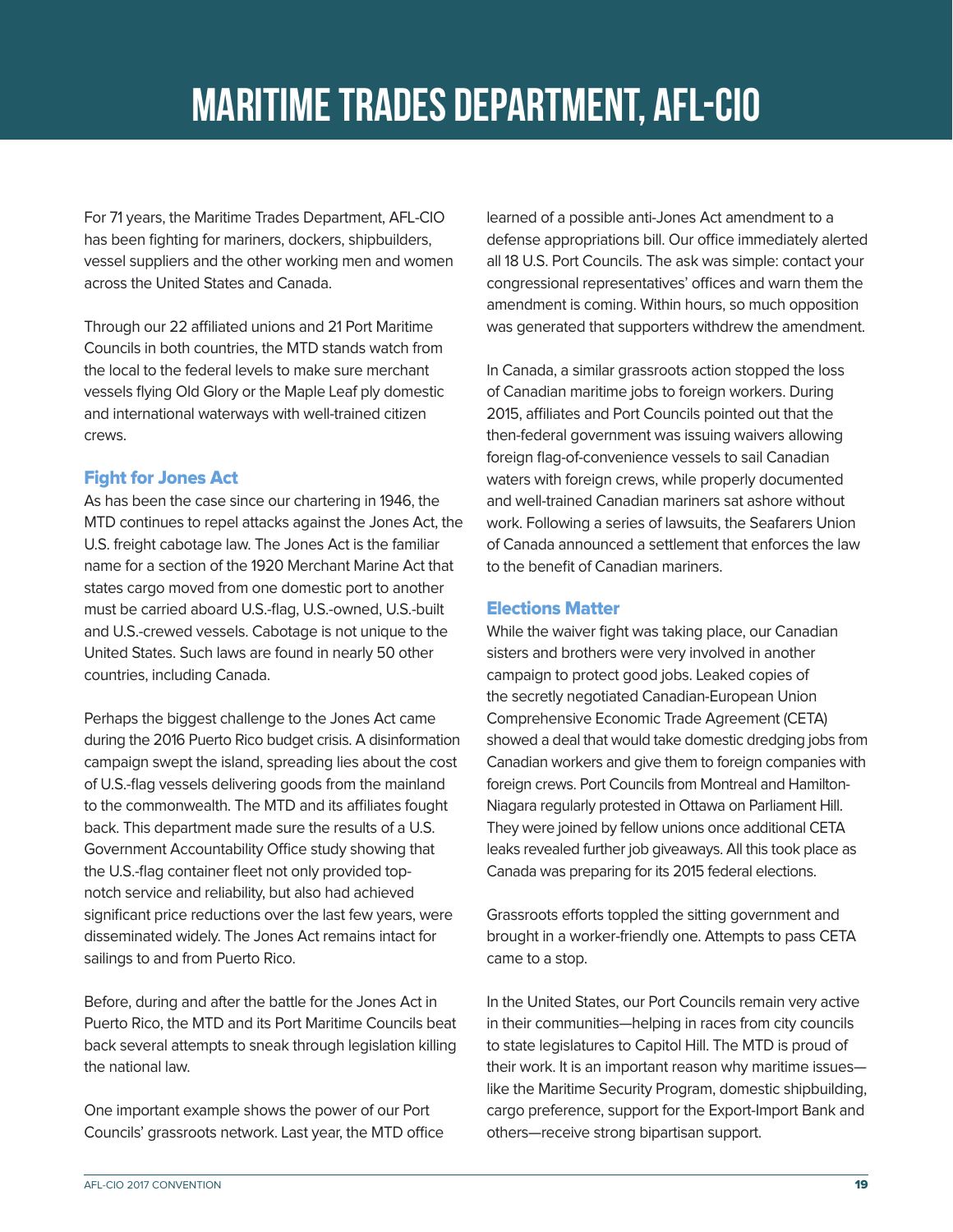Port Councils also are on the front lines in the war against unfair and unnecessary "right to work" laws. The St. Louis Port Council remains committed to stopping its implementation in Missouri. Port Councils in Cleveland and Toledo worked with other unions and community activists to stifle right to work in Ohio. The Hampton Roads (Norfolk) Port Council actively campaigned last year to reject a Virginia constitutional amendment that would have enshrined this misguided law.

#### Solidarity with Affiliates

Over the past four years, the MTD and our Port Councils have proudly stood with our brothers and sisters in need. We were on the lines from day one last year when the Communications Workers of America (CWA) and the International Brotherhood of Electrical Workers (IBEW) hit the bricks against Verizon. We have worked hard to inform as many people as possible about the Bakery, Confectionery, Tobacco Workers and Grain Millers (BCTGM) campaign against Mondelēz/Nabisco. We stood with Association of Flight Attendants-CWA members as they marched and succeeded in getting a contract with United Airlines.

In fact, our solidarity included the arrest of Executive Secretary-Treasurer Daniel Duncan with Mine Workers (UMWA) President Cecil Roberts and others during a sit-down protest for pension rights in front of Peabody Energy headquarters in St. Louis just weeks after the last AFL-CIO Convention.

#### Active in the Community

Across the United States and Canada, our Port Councils are very involved in their hometowns.

Many Port Councils raise funds for community causes and scholarships. The South Florida Port Council sponsors an annual Shoot for the Cure event that has cleared more than \$50,000 for the Leukemia and Lymphoma Society. The Hawaii Ports Council helps the local Special Olympics. The Puget Sound (Seattle/Tacoma) Port Council donates toys to children of local service members deployed overseas during the holidays. The Hamilton-Niagara (Ontario) Port Council participates heavily in a local golf outing that donates an average of \$100,000 annually to a facility for children with special needs. The Southern California Port Council offers inner city children a day at sea. Members of the (Detroit) Michigan Port Council participate in the Clinton River Watershed Cleanup. The New Orleans Port Council takes part in the annual Dollars Against Diabetes effort.

### Looking Ahead

The MTD will remain vigilant and continue the fight to improve the lives of our members within the MTD and the AFL-CIO.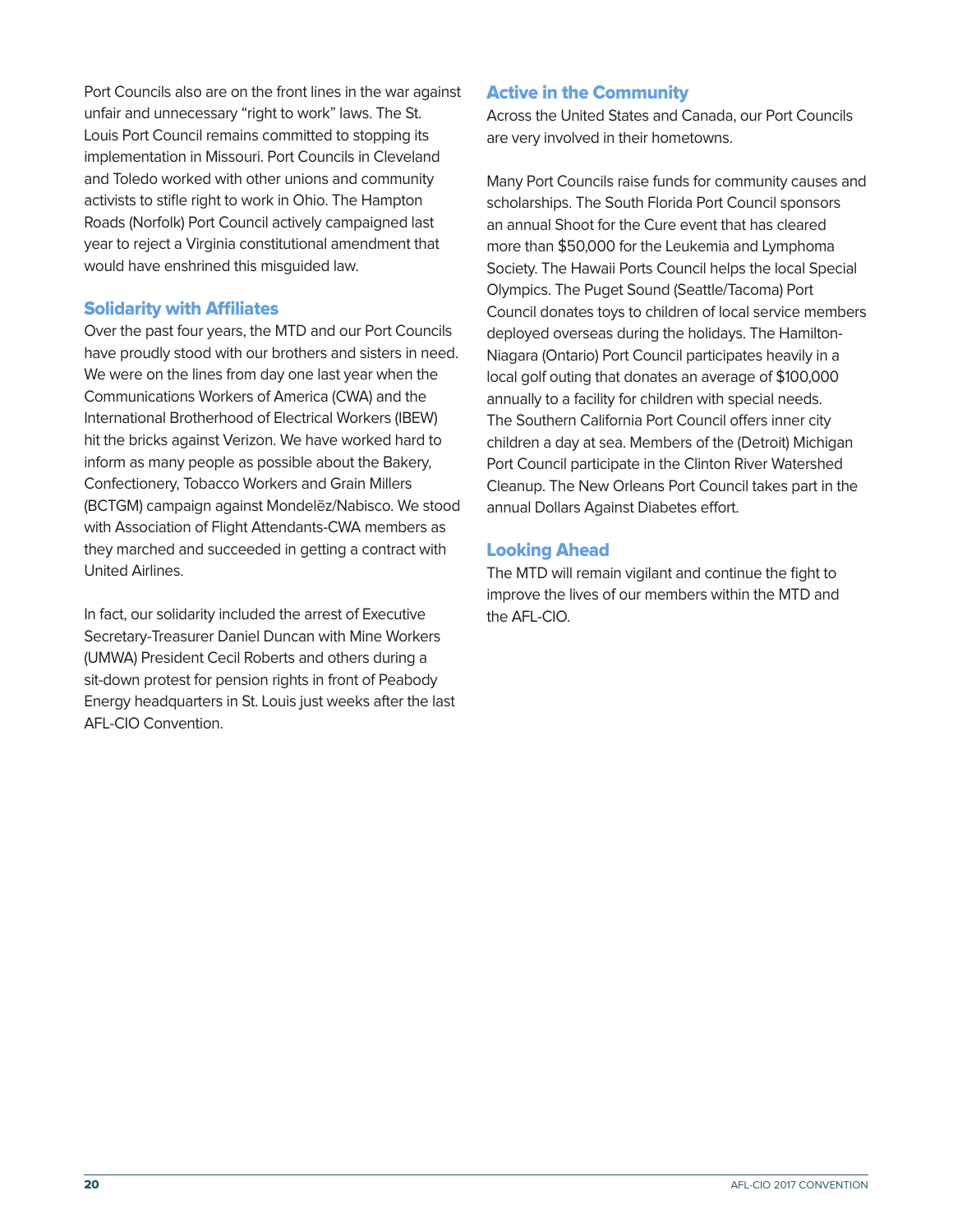# METAL TRADES DEPARTMENT

The Metal Trades Department is a unique entity within the AFL-CIO. The department is the umbrella organization that provides fundamental organizing, representation and collective bargaining services to our 25 Metal Trades Councils and five Federal Employees Metal Trades Councils, as well as coordinated and strategic support for legislative and political advocacy and training.

The department represents multiunion units in a diverse range of industries, including nuclear research and development, nuclear remediation at dozens of sites operated by private contractors under the supervision of the Department of Energy, military reservations under control of the Department of Defense, shipbuilding and repair in private and Navy facilities, petrochemical and refinery operations, and other manufacturing.

Each of these industries presents unique employment characteristics, economic circumstances and collective bargaining challenges.

#### Challenges Facing Our Units

#### **Nuclear Work**

In the department's nuclear facilities—Oak Ridge, Tennessee, and Sandia National Laboratories in New Mexico; the Hanford project in Richland, Washington; Amarillo, Texas; and Idaho Falls, Idaho—we continued our fight with the Department of Energy over its Order 350.1, which required DOE contractors to study the benefit plans of current employees and those retired employees who receive benefits. The order required a comparative study of similar organizations to ensure benefits at DOE facilities did not exceed 105% of those comparator organizations. If they did, the DOE required its contractors to take corrective action. However, as the Metal Trades Department pointed out in a white paper regarding the order, there are no comparator organizations that perform the work of nuclear facilities.

Order 350.1 led to Amarillo Metal Trades Council workers at the Pantex Nuclear Facility in Texas going on strike in August 2015, after seven months of negotiations with the contractor. The strike ended after then-DOE Secretary

Ernest Moniz exempted the unionized nuclear workforce from the order.

Hanford Atomic Metal Trades Council workers have had serious safety and health concerns at the Washington State facility. The council has issued multiple stop-work orders due to chemical vapor leaks at the plant. The Metal Trades Department and HAMTC have been working closely with the Washington State attorney general, Bob Ferguson, to protect workers at the site from vapor exposures at the tank farms.

The safety and health of our nuclear workforce remains the paramount concern for the Metal Trades Department. Expected funding decreases in the federal budget will continue to threaten these workers, who do some of the nation's most dangerous work.

#### **Federal Sector**

Federal workers at the Department of Defense represented by the Metal Trades Department councils have experienced repeated attacks on their pay and benefits. Beyond our own efforts to protect our workforce, the Metal Trades has joined with other labor organizations to form the Federal Workers Alliance to lobby Congress and take proactive steps to protect these workers. Beating back budget cuts, attacks on official time, sequestration and calls for a nationwide "right to work" law have been a key focus of the department's policy work on the federal front.

#### **Shipbuilding**

The Metal Trades Department has continued to build and maintain very positive labor-management partnerships with our U.S. Navy and private shipyards. Our relationship with Naval Sea Systems Command has grown, and continues to produce positive outcomes that have saved the Navy millions of dollars and opened the lines of communication at every level.

Although there have been setbacks, including the realization that a hard-fought organizing campaign at Austal Shipyard in Alabama was deemed unwinnable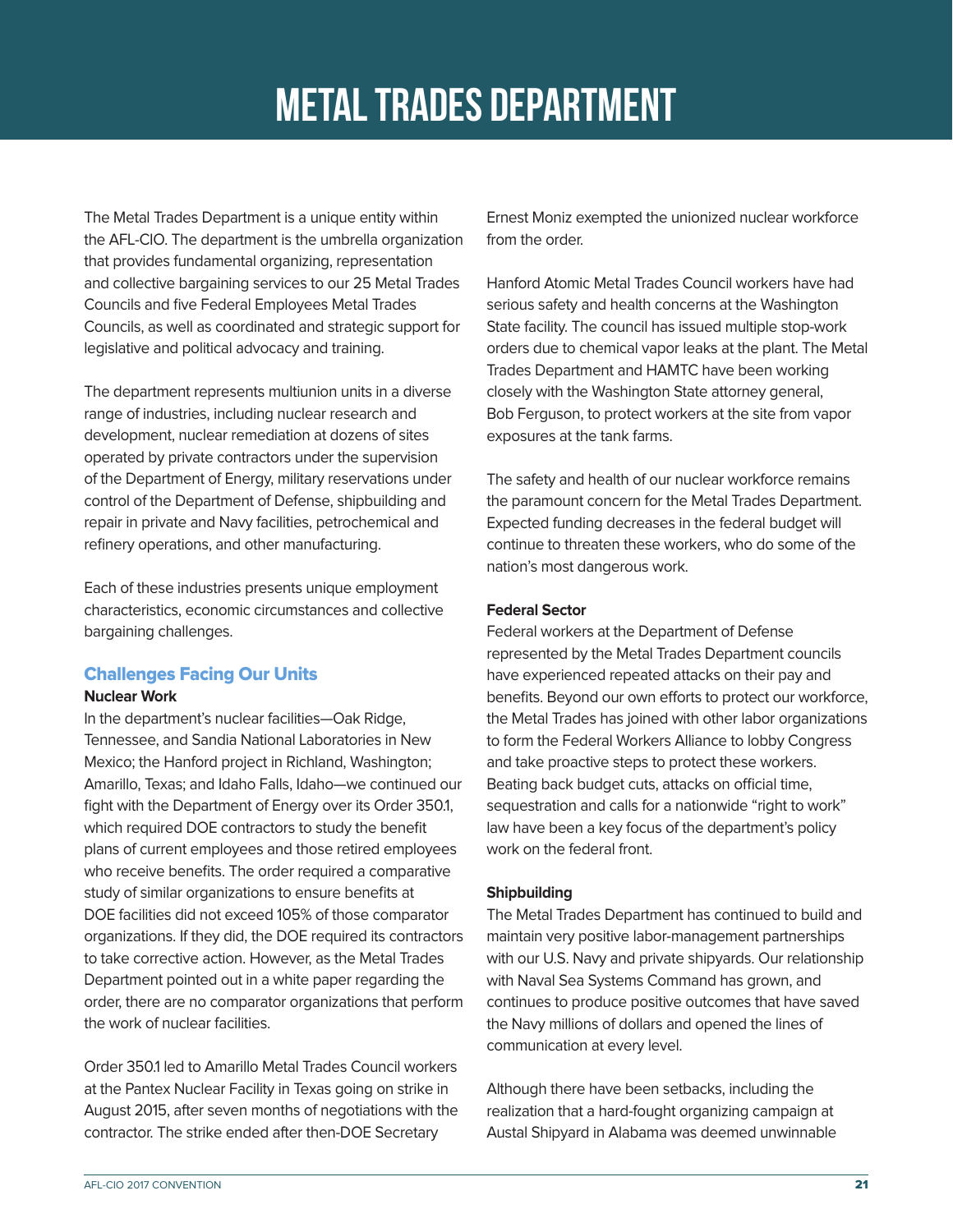at this time, and the closure of Avondale Shipyard in New Orleans, we have seen increased hiring at many of our represented yards, including the Huntington Ingalls Industries Navy shipyard in Pascagoula, Mississippi. The Trump administration also has promised an increase in the Navy's fleet of ships, which would again spur hiring at the five Navy shipyards.

The department has had to weather repeated attacks on the Jones Act by politicians and special-interest groups that would like to be able to outsource the work our members do in shipbuilding and repair. Although we have been successful so far, we expect to see continued attacks from those who would benefit financially from offshoring these critical jobs.

#### Apprenticeship and Training

The Metal Trades Department and its councils around the United States and Canada continue to recruit and train workers through our various labor-management apprenticeship programs. Many of our councils at DoD installations have worked with individual affiliates to recruit and train veterans as union tradespeople. The department, its affiliates and councils will continue to explore ways to bolster our skilled workforce as retirements hit the department's units.

# Politics and Legislation

Working at the local and national level, the Metal Trades Department and its councils escalated our involvement in politics over the last four years.

We have seen active participation in local politics from each of our councils, including volunteering for workerfriendly candidates.

The Metal Trades Department regularly testifies before Congress on legislative issues and meets with members of the Cabinet to advance the issues and mission of the department.

# **Organizing**

Over the last four years, the Metal Trades Department has focused heavily on internal organizing at our already-recognized units. Understanding the importance of having wall-to-wall units, we have held organizing workshops and trainings at our various worksites and at our annual conferences.

#### The Metal Trades Operations and Administration

The Metal Trades Department is governed by an 11-member Executive Council and led by President James Hart. President Hart works with two general representatives to assist in handling difficult collective bargaining situations, jurisdictional issues and training programs. A corps of representatives from the 17 affiliated unions works closely with the department to fulfill its mission. President Hart was elected by the department's Executive Council in July 2016 to fill the vacancy left by President Ron Ault's retirement. President Hart was re-elected by acclamation at the department's 70th convention in October 2016.

Over the past four years, the department has invested more time and resources in e-activism, using social media, email and our website to quickly and efficiently disseminate our message. Each of the councils has been encouraged to open Facebook and Twitter accounts, and to spend time cultivating these accounts to reach a larger swath of their membership.

#### **Summary**

The Metal Trades Department, like all those in the labor movement, recognizes the challenges that lie ahead. It is imperative that we educate and activate our members at all levels. The attacks against the labor movement will continue to threaten working families and serve to highlight the need for strong unions. As the representative for multiunion units, the department has the unique ability to have the strong voice of multiple large, industrial, influential unions supporting its mission. We know with their support, as well as the support of the AFL-CIO and our members on the front lines, we will continue to be successful in fighting for the rights of all workers.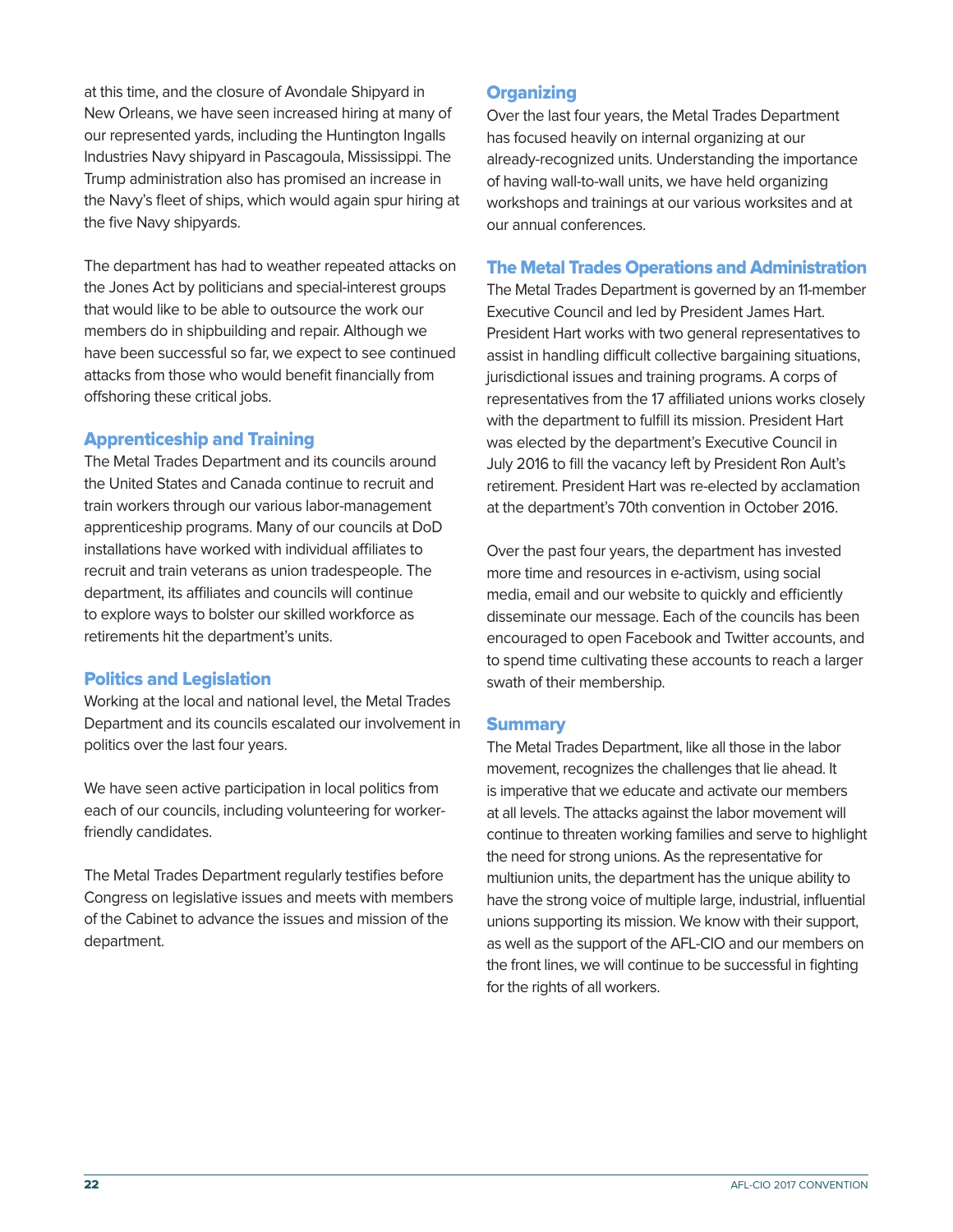# Overview of North America's Building Trades Unions Key Activities

President Sean McGarvey, Secretary-Treasurer Brent Booker and the Governing Board of Presidents from its 14 affiliates for North America's Building Trades Unions (NABTU) have charted a course that will increase work opportunities for the men and women they represent, as well as continue to promote and protect building and construction trades union members throughout North America.

Since 2013, NABTU is proud of its ongoing projects and accomplishments and has undertaken many new initiatives. Those projects and accomplishments include (but are not limited to) the following:

- Legislative and political grassroots program
- Community Workforce Agreements and inclusive language in project labor agreements that give training and employment opportunities to women, people of color and veterans through apprenticeship readiness programs
- Education, apprenticeship and training o The New Building Trades Academy
	- o Building Trades Multi-Craft Pre-Apprenticeship Program—Core Curriculum 3
- o Apprenticeship Readiness Programs (APRs)
- Capital Strategies
- Helmets to Hardhats
- CPWR—Center for Construction Research and Training
- Establishment of relationships with owners and industries where building trades representation has been limited or nonexistent (oil and gas industry, Nuclear Energy Institute, Electrical Energy Institute, Waterways Council, American fuel and petrochemical manufacturers, PILMA, American Chemistry Council, etc.)
- Labor-management cooperation culture

#### Legislative and Political Program

North America's Building Trades Unions has built an aggressive government affairs and political program. NABTU has identified a clear and concise legislative agenda that emphasizes the most pressing policy challenges facing our membership, contractors and industry partners.

**Infrastructure Investment and Job Creation—**NABTU

supports a broad-based, aggressive investment strategy to meet our infrastructure needs and provide for sustained job opportunities for our members across all infrastructure sectors. Whether it is our roads, bridges, waterways, ports, municipal water systems or public buildings, the time has come to engage in serious terms about investing in America's crumbling infrastructure. In particular, given the large number of NABTU members across the energy sector, we are committed to working with Congress and our industry partners in creating a balanced approach to domestic energy development that will result in economic prosperity, enhanced domestic energy security and robust job creation.

#### **The Importance of a Strong Workforce and Workplace Standards/Preservation of Labor Standards**

Safeguarding Davis-Bacon and Project Labor Agreements

- The Davis-Bacon Act mandates payment of local prevailing wages on projects funded by the federal government. It prevents competition for federal construction contracts from artificially depressing local labor standards. NABTU continues to spearhead a bipartisan effort to preserve and safeguard efforts to repeal or weaken prevailing wage protections in the construction industry.
- A project labor agreement (PLA) is a pre-hire collective bargaining agreement establishing the terms and conditions of employment on one or more construction projects. NABTU continues to spearhead bipartisan efforts to ensure the federal government has the option of using PLAs on its construction procurement efforts.

#### Workforce Development

NABTU is committed to training and workforce development in the construction industry, as demonstrated through our investment in registered apprenticeship. Through our 1,900 training centers across the United States and Canada, we train 71% of all construction apprentices. As key stakeholders in workforce development, we have worked with allies in Congress to come up with creative public policy solutions that strengthen our efforts and build capacity to model our success in other industries.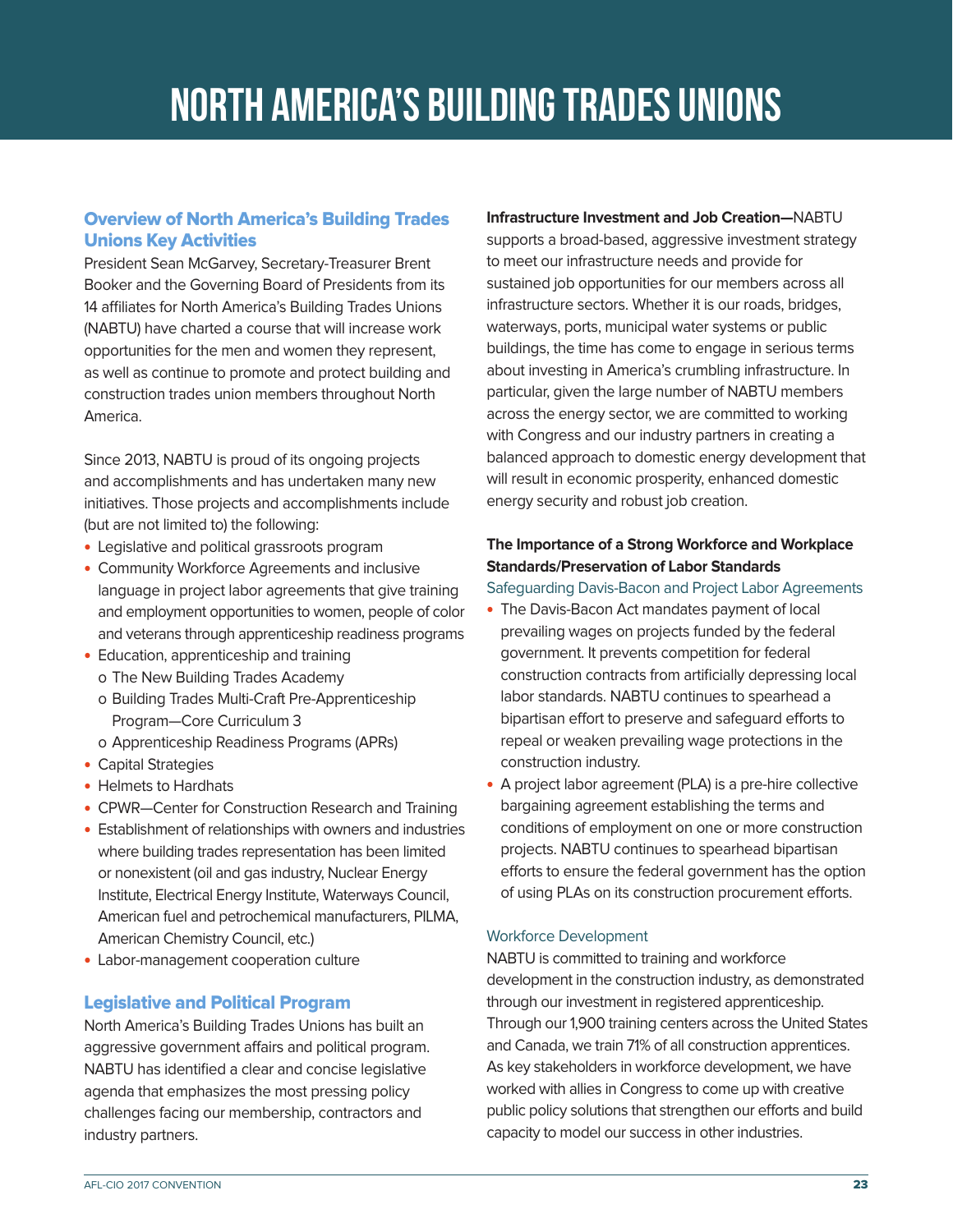#### Responsible Immigration Reform

For far too long, U.S. immigration policy has been broken. NABTU continues to fight for our workforce and industrywide standards by supporting efforts that hold unscrupulous employers, who manipulate this broken system to exploit immigrant workers, to account and advocating for a fair and accessible path to citizenship for undocumented construction workers.

#### Multiemployer Pension Plans

NABTU is committed to working with our allies to protect multiemployer retirement plans. We recognize that we need solutions that address the long-term challenges facing both business and labor. NABTU continues to build upon legislative efforts that strengthen and preserve multiemployer health and pension plans for beneficiaries and their families.

In order to continue to build upon achieved success, the NABTU plan calls for advocacy beyond Congress and includes outreach to relevant federal agencies with regulatory impact and the executive branch. NABTU remains committed to employing all of our resources to leverage success—standing policy committees, local and state district councils, internal research capacity, a massive training infrastructure and the combined strength of our bipartisan political relationships.

#### Education and Training

In January 2013, the NABTU Governing Board authorized the department to establish the Building Trades Academy, a successor program to the Union Skills Program at the National Labor College. In partnership with Michigan State University, the Building Trades Academy offers courses in construction organizing, collective bargaining, labor law and education techniques that are designed for Building Trades staff and leadership. Faculty from Michigan State's School of Human Resources and Labor Relations provide curriculum development and assessment support to the academy. The academy course calendar is available online: http://hrlr.msu.edu/employment\_relations\_ construction/academy.php?infotabs=1#.UcSflpxHj3g.

In 2015, NABTU worked with Rowan University, a highly ranked public institution in the New Jersey state college system, to develop a successor program to the construction management program at the National Labor College. The Rowan University bachelor's degree in construction management is specifically designed

for Building Trades members with experience in the construction industry. The Rowan program is fully online, affordable and accessible. In 2016, NABTU entered into an articulation agreement with Rowan University to provide higher education credit for Building Academy classes. Building Trades members must apply to the Rowan University Construction Management Program in order to get these credits on their transcripts. In 2017, approximately 1,000 Building Trades officers, members and staff will attend Building Trades Academy classes and trainings.

### Building Trades Multi-Craft Core Curriculum

Over the past 10 years, NABTU's Standing Committee on Apprenticeship and Training has increased its efforts to promote and grow Building Trades Apprenticeship Readiness Programs through the implementation of the Building Trades' Multi-Craft Core Curriculum (MC3). The MC3 is a standardized pre-apprenticeship curriculum designed to provide young people and adults an opportunity to learn about careers in the construction industry and, should they choose a career in the crafts, to prepare them for Building Trades registered apprenticeship programs.

The MC3 program was successfully launched in Maryland in 2008 and has expanded rapidly since then. Today there are more than 125 Apprenticeship Readiness Programs using the MC3 across the United States. From 2015–2017, nearly 2,800 people successfully completed these programs. Of this total, 80% were from communities of color, and 16% were female.

The MC3 has garnered both state and local acclaim as an effective pathway into apprenticeship for underrepresented populations. In 2009 the Building Trades' Multi-Craft Core Curriculum was adopted by the U.S. Department of Labor as a recognized curriculum for use by YouthBuild programs supported by grants from the Employment and Training Administration. In addition, MC3 was modified for use in Job Corps programs. With the development of special interest in MC3 as a tool to provide pathways into the crafts for women and communities of color, new modules were developed by NABTU's Women in the Trades and added to the MC3 curriculum, including those on diversity awareness, sexual harassment prevention, women's health issues in construction and preparation for the apprenticeship entrance interview. NABTU continues to focus on advancing public policies that strengthen registered apprenticeship and that open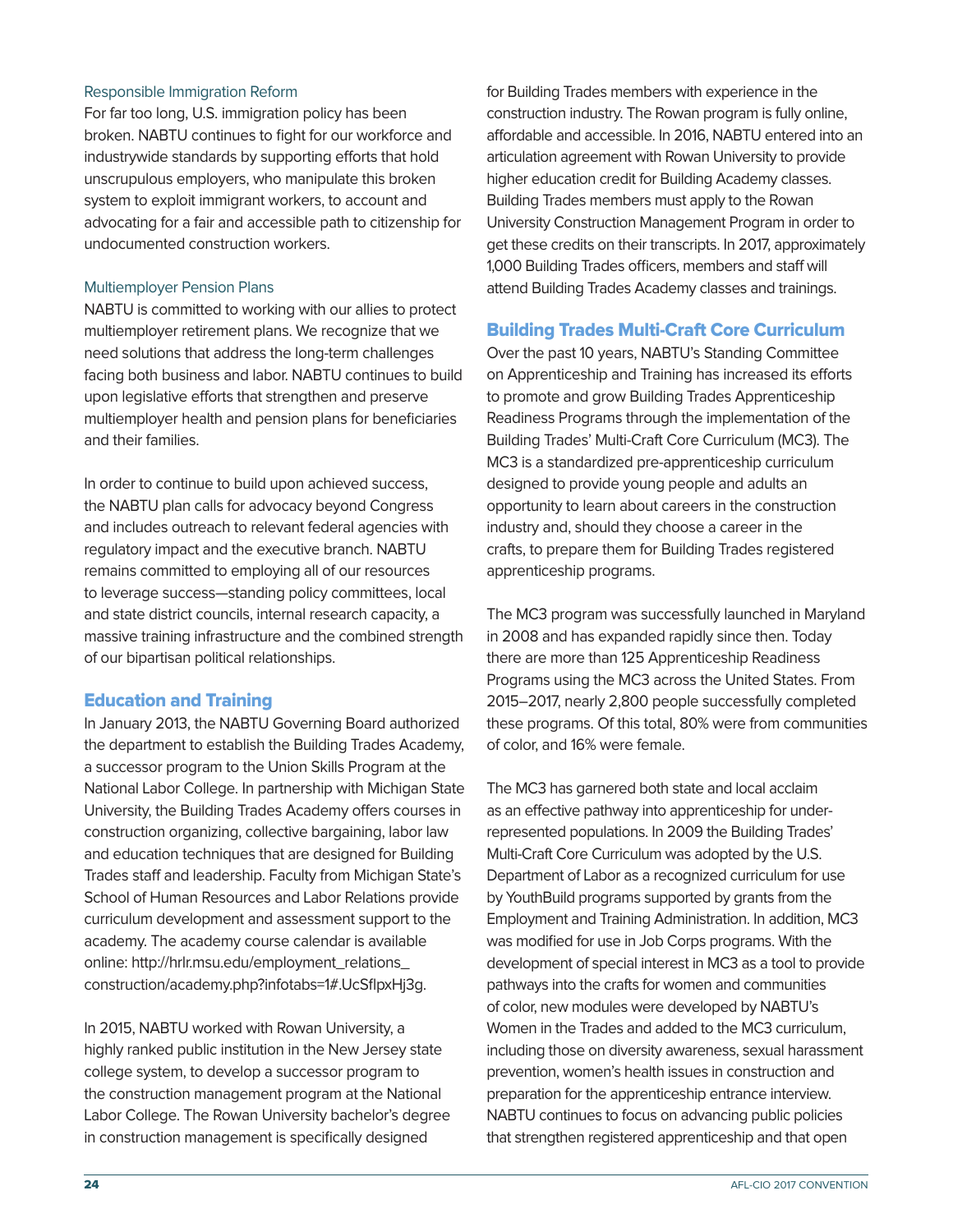pathways to apprenticeship for women, communities of color and transitioning veterans.

#### NABTU Apprenticeship Readiness Programs

North America's Building Trades Unions sponsors comprehensive apprenticeship-readiness training programs throughout the United States, which are part of the largest pre-apprenticeship training system in the U.S. construction industry. Apprenticeship Readiness Programs (ARPs) are sponsored by state and local Building Trades Councils, training coordinators, contractors and Joint Apprentice Training Committees in partnership with local community groups, government agencies and schools both community colleges and secondary schools. NABTU's 125 ARPs provide a gateway for local residents, focusing on women, people of color and transitioning veterans to gain access to Building Trades registered apprenticeship programs. Some 80% of ARP graduates have come from communities of color, and 25% are female. NABTU's ARPs teach the nationally recognized Multi-Craft Core Curriculum (MC3), a comprehensive pre-apprenticeship training curriculum that was developed and approved by the Building Trades National Apprenticeship and Training Committee in 2008. In 2012, the U.S. Department of Labor awarded NABTU and the MC3 the department's Registered Apprenticeship Innovator and Trailblazer Award at its 75th anniversary celebration.

#### Capital Strategies Overview

North America's Building Trades Unions' Capital Strategies program was created in 2016 to facilitate a more active partnership between NABTU and the trustees, administrators, advisers and investment managers of our members' pension savings, in the pursuit of benefit improvements and prudent, responsible and financially sound investment policies.

NABTU takes very seriously the fiduciary duties governing pension fund administration. The Capital Strategies program seeks to make certain our members' pension funds are managed in a manner consistent with their long-term economic interests. We consider this our primary goal, and one consistent with encouraging responsible investment and proxy voting policies, active ownership and responsible business behavior by companies our funds invest in.

To accomplish these goals, our Capital Strategies program helps elect and appoint effective trustees, educates and provides technical support to union trustees, promotes responsible investment and proxy voting policies, and builds close working relations with the investment consultants and managers of our members' pension funds.

#### Helmets to Hardhats

Helmets to Hardhats is a national nonprofit program that connects National Guard, Reserve, retired and transitioning active-duty military service members with skilled training and quality career opportunities in the construction industry. The program is designed to help military service members successfully transition back into civilian life by offering them the means to secure a quality career in the construction industry. The program is supervised by a board of trustees for the Center for Military Recruitment, Assessment and Veterans Employment, and by an executive committee, both of which are joint labor-management driven entities.

Most career opportunities offered by the program are connected to federally approved apprenticeship training programs. Such training is provided by the trade organizations themselves at no cost to the veteran. In fact, most of the program's successfully placed workers in the construction industry begin with little or virtually no experience in their chosen field.

All participating trade organizations conduct threeto five-year earn-while-you-learn apprenticeship training programs, which provide service members with everything they will need to know to become a construction industry professional with a specialization in a particular craft. And, because these apprenticeship programs are regulated and approved at both federal and state levels, veterans can utilize their Montgomery G.I. Bill or Post 9/11 G.I. Bill benefits to supplement their income while they are learning their trade.

Helmets to Hardhats continues to work closely with the Departments of Defense, Labor and Veterans Affairs to ensure outreach to our nation's transitioning military service members. Specific programs within the military include the Soldiers for Life and Marines for Life programs, along with other similar entities. Helmets to Hardhats continues to operate under funding means sought out and provided by North America's Building Trades Unions and its affiliates, and through labormanagement relations. The program continues to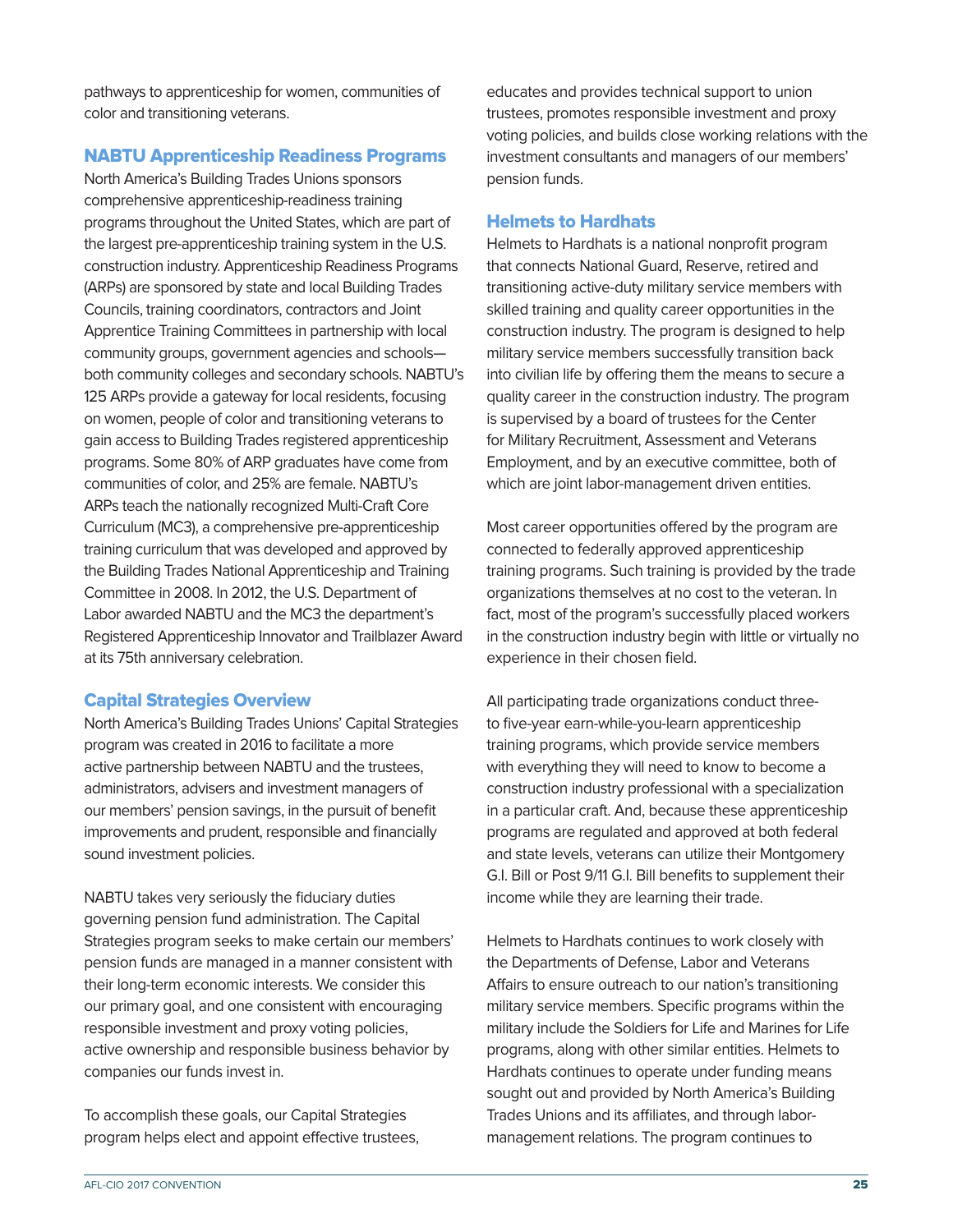improve and grow while continuing to provide a high quality of services to our nation's veterans.

This year marks the program's 14th year of operations; the program is aware of more than 25,000 known successful transitions of military service members to careers within North America's Building Trades Unions and signatory contractors. Helmets to Hardhats continues to maintain a reputation predicated on the success of veterans being helped into stable construction careers. Additionally, the program continues to develop and maintain its network of relationships and communication lines that are unique and invaluable to our nation's National Guard and Reserves, retirees and transitioning active-duty military service members. The Helmets to Hardhats program remains steadfast in its duties and responsibilities to its key stakeholders and will continue its mission to provide help to the brave men and women who have protected this great nation.

### CPWR—The Center for Construction Research and Training

CPWR is NABTU's nonprofit organization focusing on construction safety and health. CPWR serves as the NIOSH-funded National Construction Research Center, and also is the recipient of major cooperative agreements with the National Institute of Environmental Health Sciences and the U.S. Department of Energy. Combining these three major programs, CPWR's operating budget is approximately \$15 million annually. CPWR is nationally and internationally recognized as a leading construction safety and health research and training institution, with 33 full-time employees and a network of more than 50 institutions working on its behalf. CPWR seeks guidance on all research, training and service programs from two NABTU standing committees (Safety and Health and Apprenticeship and Training), and its executive director serves as NABTU's director of safety and health.

Over the past five years, CPWR has continued its research program targeting issues and hazards that account for the most fatalities, injuries and illnesses in the U.S. construction industry. CPWR, along with OSHA and NIOSH, leads a national construction falls fatalities campaign and annual safety stand-down to heighten awareness of how to prevent falls. Falls consistently

account for one-third of all construction fatalities every year, meaning that in the United States, one construction worker, on average, is killed every day due to a fall. In 2017, an estimated 5 million workers participated in the annual falls stand-down. CPWR has approximately 20 construction safety and health research projects going on at any given time. Its research findings and other construction safety and health resources are posted online through a series of audience-specific websites that can be accessed through CPWR's main site, www.cpwr. com. Overall, CPWR's websites received 1,112,905 visitors in the last year.

CPWR also has continued to expand its safety and health training programs over the past five years. CPWR operates an OSHA Training Institute Education Center to facilitate OSHA training within the Building Trades. In addition to OSHA training, CPWR delivers hazardous waste, disaster response, confined space, asbestos, lead, refresher courses and many more to Building Trades affiliates. These courses reach at least 80,000 union construction workers each year.

CPWR administers the Building Trades National Medical Screening Program (BTMed), which has provided more than 34,000 health screenings to former DOE construction workers who have worked at 34 DOE sites. In 2011, we added low-dose CT scans to the program, enabling the early identification of lung cancer.

#### **Summary**

The current leadership of North America's Building Trades Unions is committed to promoting and protecting building and construction trades members throughout North America by strengthening and enhancing NABTU's focus on its primary goals: job creation, legislation and political activism, owner and labor-management relations, training and education, marketing and public relations, and organizing.

With direction from the Governing Board of Presidents, NABTU's leadership understands that the construction industry and its business practices have evolved, and we are committed to making sure to develop the necessary industry relationships to promote and create new job opportunities for our members.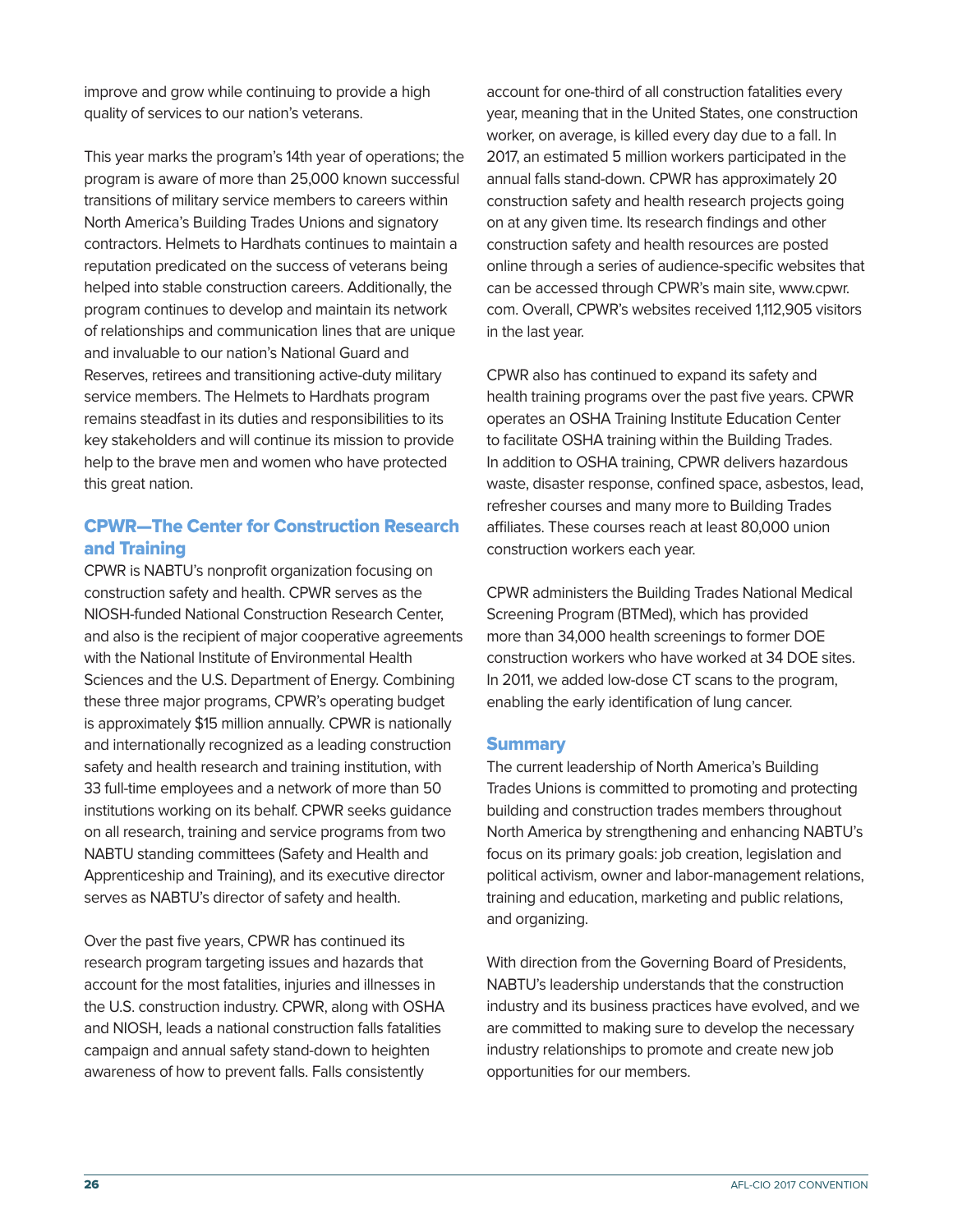Since its founding, the Transportation Trades Department, AFL-CIO has been a forceful and effective advocate for transportation and labor policies that support workers and grow our economy. Our work and laserlike focus on issues that impact front-line transportation workers have not wavered since the AFL-CIO's 2013 Convention. Our activities over the last four years and plans looking forward are summarized below.

### Snapshot of TTD

TTD's membership of 32 affiliated unions across all modes of transportation, including aviation, transit, transportation construction, longshore, maritime, rail and bus has remained steady since the last Convention. In 2015, TTD celebrated its 25th anniversary, and reelected Edward Wytkind as president and Larry Willis as secretary-treasurer at the department's Convention Executive Committee meeting. In July 2017 Wytkind, who helped found TTD and who had served as its president since 2003, stepped down after more than two decades of service.

Upon Ed's retirement, the Executive Committee saluted him for "his visionary leadership, dedication to the labor movement, and more than 20 years of service to the millions of men and women who work on the front line of nation's transportation system. Today, TTD is a leader in the federal transportation arena. The organization is known for providing expert policy analysis on complicated transportation issues, working with political leaders on both sides of the aisle, and fighting for the basic rights of working people to form and join unions, earn a living wage and maintain safety at work. The unique achievements and well-respected reputation of this organization would not be possible without the vision and leadership of Ed Wytkind."

To fill the vacancy created by Wytkind's departure, the Executive Committee elected Willis, who has been with TTD for nearly 20 years and secretary-treasurer since 2010, as TTD's new president. Greg Regan was elected to fill the position of secretary-treasurer. Previously, he

served on TTD's legislative team, and before that as a chief of staff on Capitol Hill. Both elections were by acclamation.

# 2016 Election

As part of our continued efforts to insert issues important to transportation workers into the presidential election, TTD compiled the record of each candidate on issues directly related to our sector and those focused on rebuilding our nation's infrastructure. We then packaged this content into a series of short videos and pushed them out to voters and members through our unions and our own social media channels. We also produced blogs and other opinion pieces to make the case that candidates must come to the table with a real plan to support our transportation network as an engine for good, middleclass jobs.

# Policy Overview

We arrive today at an uncertain time for transportation labor. The attacks on collective bargaining, basic labor standards and core safety rules have only intensified in our sector. Despite some notable successes, our nation's transportation infrastructure continues to crumble and is in dire need of massive investment. TTD and its affiliates also face new challenges as autonomous vehicles and other forms of automation threaten millions of jobs and promise to strain a regulatory framework not prepared for these emerging technologies. Bad trade deals and the failure to enforce agreements on the books threaten the jobs of too many transportation employees. And we face an unorthodox administration that has made both bold promises as well as concerning decisions in its first few months.

Despite these and other challenges, TTD has continued to be a strong voice for transportation labor, achieving meaningful policy victories at both the legislative and regulatory levels, and improving conditions for working people represented by our affiliated unions, regardless of the political environment.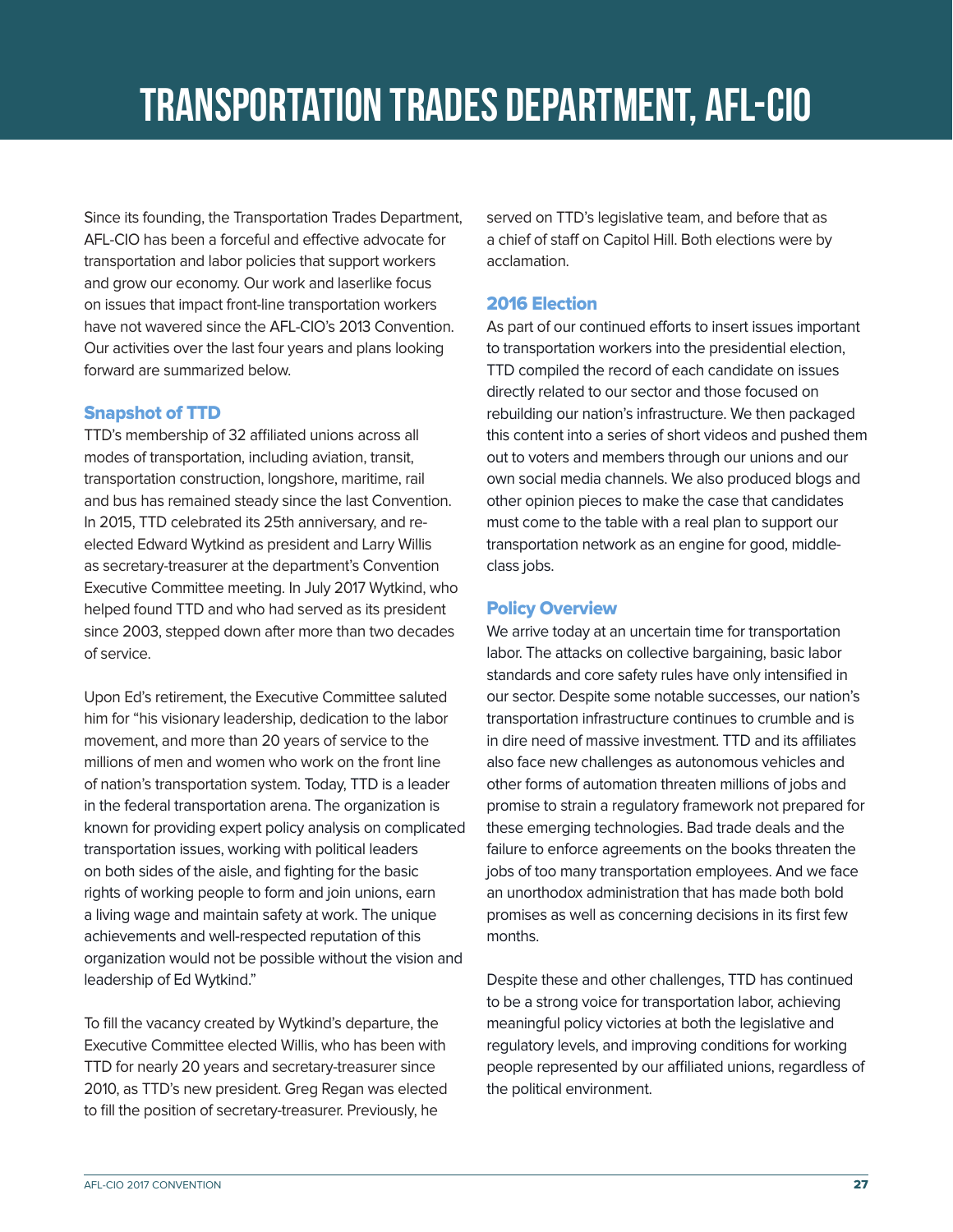Perhaps the most notable achievement for transportation labor since the last Convention was the passage of the Fixing America's Surface Transportation (FAST) Act, a long-overdue reauthorization of our nation's surface transportation program. This bill reversed years of short-term extensions and increased spending for transit systems, highways, bridges and passenger rail networks. The bill maintains Section 13(c) transit protections and Davis-Bacon requirements in federal grant programs, as well as funding offered through innovative financing. The FAST Act includes measures to address bus operator assault, protect transit workers' collective bargaining rights in public-private partnerships, improve Buy America rules, and enhance rail safety and the transport of hazardous materials. The final bill also rejected efforts to attack the bargaining rights of longshore workers and fast track the use of hair specimens in federal drug testing for truck and bus drivers.

A five-year reauthorization of Amtrak—the Passenger Rail Reform and Investment Act of 2015 (PRRIA)—was included in the FAST Act during final consideration, after it had passed independently in both the House and Senate. The Amtrak reauthorization came after years of delay marked by failed efforts to privatize the carrier, eliminate long-distance and other services, and use the bill to go after the jobs and rights of Amtrak workers. In the end, PRRIA rejected these misguided attacks, and instead provided the carrier with funding stability and new grant programs for intercity passenger rail.

The FAST Act funding and policy victories secured by TTD and our unions occurred in a challenging political environment. Many in Congress—heeding calls from the tea party and Heritage Action for America—wanted to devolve surface transportation spending to the states, go after federal and postal workers' pay and benefits to fund transportation, or cut transit from the federal program. We overcame these headwinds by working with Republicans and Democrats to find bipartisan compromises on key issues and presenting Congress and the administration with a unified and focused agenda to benefit transportation workers.

For freight rail workers, we have continued to fight for policies and balanced economic regulations that will support this critical sector of our transportation system. We have successfully beaten back efforts to allow heavier and longer trucks that would unfairly compete with freight

rail services and jeopardize highway safety. We fought for dedicated freight funding programs in the FAST Act, and continue to support enhanced infrastructure improvements and intermodal connections for freight rail networks. We also have waged an aggressive battle at both the legislative and regulatory levels to prohibit freight railroads from using one-person crews. This is a dangerous practice that goes against common sense, especially when freight carriers are hauling hazardous materials. We will continue to make the case that policy makers must act to address this safety crisis.

TTD's work in international aviation and trade in air transport services has grown during the past four years. We have continued to fight to maintain U.S. ownership and control, and cabotage laws in international trade agreements, and to ensure the expansion of aviation trade promotes strong labor standards and working conditions. Over the past three years, we also have had to confront the troubling introduction of the flagof-convenience business model into international aviation. Most notably, this involved the fight to prevent Norwegian Air International, an Ireland-based subsidiary of Norwegian Air Shuttle, from gaining a foothold in the transatlantic aviation marketplace. Along with our affiliates, we waged a prolonged regulatory and legislative campaign to prevent NAI from receiving a permit to fly to the United States unless it complied with the high labor standards laid out in the U.S.-EU Open Skies agreement. NAI eventually was granted a permit in late 2016, during the last days of the Obama administration. Momentum from that campaign has carried forward into support for broad legislation like the Flags of Convenience Don't Fly Here Act (H.R. 2150), which aims to protect U.S. workers from foreign carriers that seek to drive down wages and labor standards through the flag-of-convenience model.

In addition to our work on international aviation, we have pursued and made significant progress on a number of safety, security and workplace issues important to aviation workers. We continued to fight for 10 hours of minimum rest for flight attendants, who too often are expected to perform their duties without adequate rest and recovery time. TTD also helped secure clarification from the Department of Justice that the assault of customer service representatives is considered a federal crime. Following a terrible tragedy resulting in the death of a transportation security officer at Los Angeles International Airport, we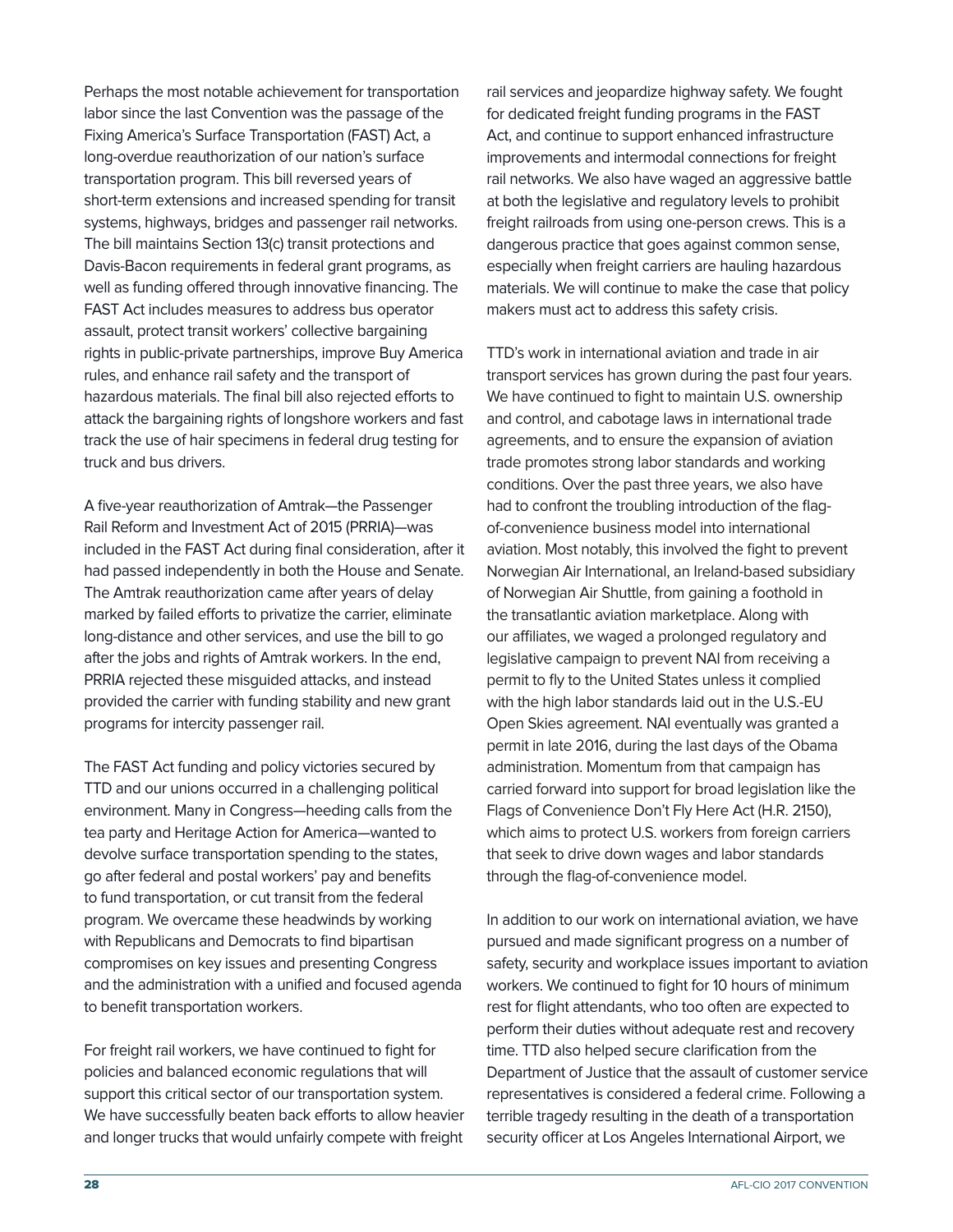worked to pass the Gerardo Hernandez Airport Security Act to ensure airports and high-risk surface transportation hubs have adequate plans in place to deal with shootings or attacks. We also have continued to fight to give TSOs the same collective bargaining rights as other federal employees, including Title V and arbitration rights.

In addition, we urged Congress and federal regulators not to allow disruptive and potentially dangerous voice calls on aircraft. We fought for commonsense policies to ensure that drone technology does not jeopardize that nation's airspace, and for the proper regulations of lithium battery shipments. We have continued our calls for the FAA to implement a congressional mandate stating that the same drug and alcohol testing rules that apply to U.S. aviation mechanics also apply to workers employed at foreign repair stations working on U.S. aircraft, and to ensure these repair stations receive adequate oversight by an FAA safety inspector. TTD also fought to preserve official time for federal workers and to combat the staffing crisis at the FAA for controllers, safety inspectors and specialists, and we worked with appropriators to fully fund the FAA operations account.

TTD has focused on maintaining good union jobs in the port and maritime sectors. Since the last Convention, there has been a concerted effort by corporate giants, including the nation's leading retailers, to make significant changes to labor law that covers port workers. These attacks have come in various forms, but all are designed to interfere with the ability of port workers to secure good contracts though the collective bargaining process. We have vigorously opposed these efforts at every turn and, to date, these misguided proposals have not advanced in Congress. These same corporate interests have urged the Department of Transportation to collect worker productivity metrics to spur more frequent Taft-Hartley injunctions in port disputes and more broadly curtail collective bargaining. Again, we have fought to defeat these efforts, but know this fight will continue, and stand poised and ready to defend the rights of port workers in the future.

We continued to strongly advocate for adequate funding for the Maritime Security Program, which supports the U.S. military and humanitarian aid missions and employs thousands of skilled American mariners. We blocked several attempts to reduce resources for the program, and most recently secured full funding in the last omnibus package. We used the 2014 and 2016 Water Resources Development Acts to advance our efforts to expedite funding for port dredging, and to expend dollars collected in the Harbor Maintenance Trust Fund for its intended purposes of improving our ports and harbors.

Throughout our legislative activities, TTD has pushed to strengthen Buy America laws across all modes and ensure these laws apply to new federal transportation investments. Most notably, the FAST Act included an increase in the domestic content requirement for FTA-funded projects from 65% to 70%—a significant achievement in a Republican-controlled Congress. TTD also has been an active partner in the Jobs to Move America coalition, which has pushed innovative procurement policies at the local level to ensure public funds are used to maximize job creation, increase wages and benefits, and help disadvantaged communities.

TTD has continued to expand and enhance our advocacy work on regulatory proceedings. In addition to issues raised elsewhere in this report, TTD has weighed in and sought to influence a number of regulations important to transportation workers.

We supported the Federal Motor Carrier Safety Administration's efforts to allow drivers with diabetes to maintain their livelihoods without having to undergo unnecessary bureaucratic processes. Similarly, TTD successfully urged FMCSA and the Federal Railroad Administration to not force workers out of a job with burdensome sleep apnea testing regulations, and proposed less harmful options for the agencies to consider if they found it necessary to do so.

We've also faced two significant issues regarding drug and alcohol testing of transportation workers. In the first, after TTD defeated legislative efforts to immediately allow for the scientifically questionable testing of hair instead of urine, we fought back against trucking companies who want to use the regulatory process to circumvent the intentions of Congress. In response, we highlighted the dangerous and discriminatory consequences of proceeding with hair testing before it is proven to be as accurate, reliable and fair as current standards. When DOT proposed testing workers for opioids, we provided recommendations on how DOT could do this fairly and accurately while maintaining key safeguards and protections. A number of these and other regulatory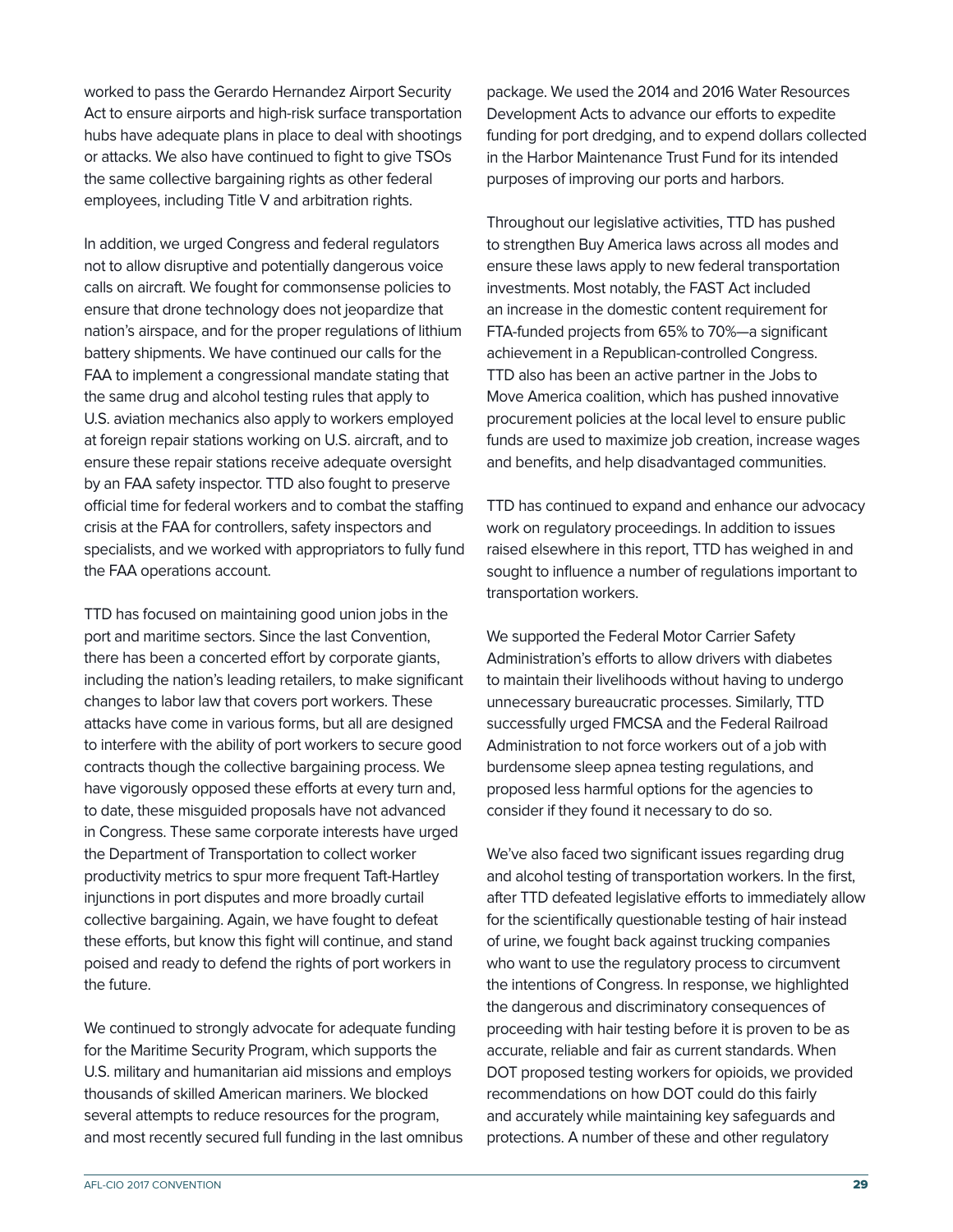issues we have engaged in have a direct impact on workers who drive for a living, including motor coach and school bus drivers represented by TTD unions. School bus drivers, in particular, are a workforce charged with safely transporting our nation's children, but too often are underpaid and undervalued, and do not receive the training and support they need from school districts. TTD will continue to bring the voices of school bus and other drivers to these important debates.

TTD has been actively engaged in international trade policy to ensure the interests of transportation workers are protected in expansive global trade deals. TTD and our affiliates fought to ensure maritime and aviation services were not included in the Transatlantic Trade and Investment Partnership with the European Union. We also joined with the broader labor movement in the fight against the Trans-Pacific Partnership, providing a transportation perspective on how unfair trade deals hurt transportation workers. More recently, we filed comments in response to the Trump administration's proposal to reopen NAFTA, and outlined several ways in which the original agreement fails working people and must be improved on in renegotiations.

#### Communications Overview

Persuasive public messaging and smart media strategies have always been an integral part of TTD's work, and the last four years were no different. In January 2015, TTD launched a new website that prominently features the front-line transportation workers whose voices we amplify, clearly states our organization's mission and goals, and

categorizes our work in user-friendly ways. In addition to dozens of self-published blog posts and op-eds in publications like The Hill and Politico, TTD launched a successful multiyear op-ed campaign on Amtrak funding, writing and placing more than 10 opinion pieces in newspapers across the country. TTD also improved its social media presence and used Facebook and Twitter to amplify our messages, the messages of affiliates and allied organizations, and the voices of working people.

### Looking Forward

As we submit this report, President Trump and key leaders on Capitol Hill continue to talk about the need for a broad and robust infrastructure investment bill. As the debate on how to pay for such a plan moves forward, we will continue to make the case for critical investments in all modes of transportation and insist that these investments be used to create good, middle-class jobs, enhance the rights of working people to join together in union, and protect and promote safety standards.

We know that an efficient, modern and safe transportation system and infrastructure are vital to securing America's position as a leader in the global marketplace, growing our middle class and ensuring we have a strong economy that works for everyone. Since 1991, TTD has been a bold voice for America's front-line transportation workforce, and though the threats and challenges we face are real, we have no doubt that our collective strength will allow us to protect and enhance the rights, safety and livelihoods of America's transportation workers over the next four years and beyond.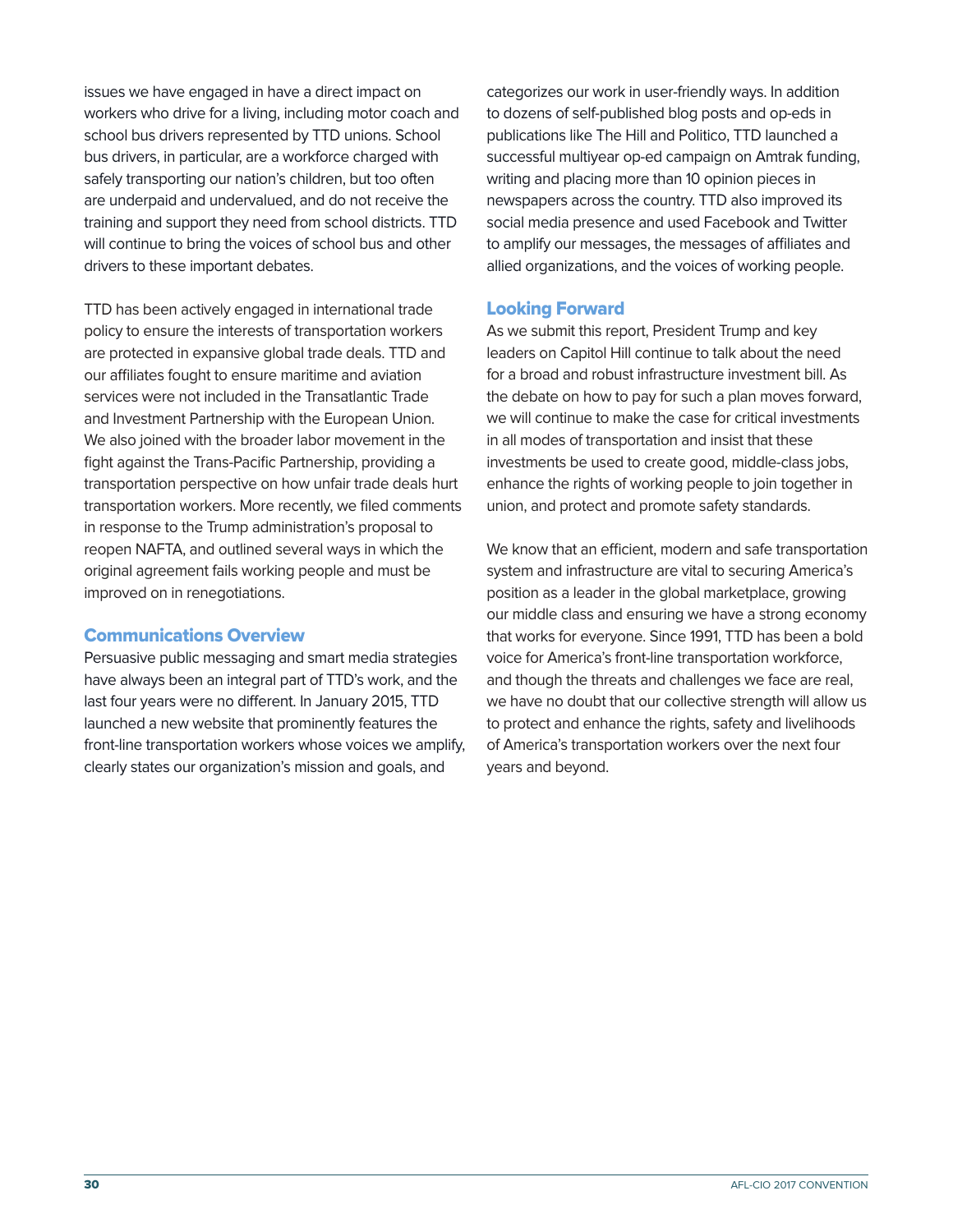# UNION LABEL AND SERVICE TRADES DEPARTMENT

Labor unions that protect and defend the dignity of work and the rights of workers continue to have an essential role in society, especially in promoting inclusion, Pope Francis has said.

"There is no good society without a good union, and there is no good union that isn't reborn every day in the peripheries, that doesn't transform the rejected stones of the economy into cornerstones," the pope said on June 28 during an audience with Italian union leaders.

Union workers once were considered the cornerstones of America's middle class—and unions still provide many workers a path to the middle class in every corner of the United States.

Union workers produce billions of dollars worth of goods and services in the United States, including automobiles, tires, raw steel, appliances and industrial goods. Union teachers educate our children and union bus drivers transport them safely to our schools. From food and beverages to finished goods; coal, oil, solar and other complex energy systems; ships for the U.S. Navy; airplanes for national defense and for civilian air travel; skyscrapers and residential homes—union products can be found everywhere in North America.

The Union Label and Service Trades Department (UL&STD) is embracing the pope's idea and developing a strategy that brings union workers back from the periphery and into the mainstream.

#### Who We Are

The Union Label and Service Trades Department, AFL-CIO, was founded in 1909 to promote the products and services produced in America by union members especially those products and services identified by a union label, shop card, store card and service button. We are supported by per capita payments from AFL-CIO national and international unions. Our board is highly diverse and is made up of officers from our affiliates.

#### What We've Done

UL&STD has a solid foundation with a well-read and extensively distributed newsletter amplifying the union label message. Our internet presence has evolved from a passive information source into a more dynamic communication tool. Our website, revamped over the last two years, has a useful directory of union goods and services, searchable for those wishing to buy union.

We blast emails—including our Do Buy lists and our popular "Walk in My Shoes" features—to our evergrowing email list. We share items of interest regularly on Facebook and Twitter to mobilize a growing corps of label activists and to arm them with information they can use to support labor's agenda. Analytics show we are making an impact across various platforms. Finally, we have developed an app that will support the mission of the department and engage our activists even further.

The department offers affiliates more than just a publicity channel for boycotts and product promotion. It is also a resource to support pro-worker legislative campaigns and promote Buy Union–Buy American initiatives. We have worked directly with members of Congress to promote our mission. Sen. Sherrod Brown (D-Ohio) and Rep. Donald Norcross (D-N.J.) have contributed recent articles to the UL&STD newsletter.

#### Do Buy Lists

Our Do Buy lists promote union-made products and are printed in our bimonthly newsletter as well as shared on our website, Facebook and Twitter, and sent out via email. Each list revolves around a theme; for example, spring cleaning or football season. We try to make our lists relevant to the season or timely events. A list during election season, for instance, promoted why union members should buy Hillary Clinton and why they shouldn't buy Donald Trump.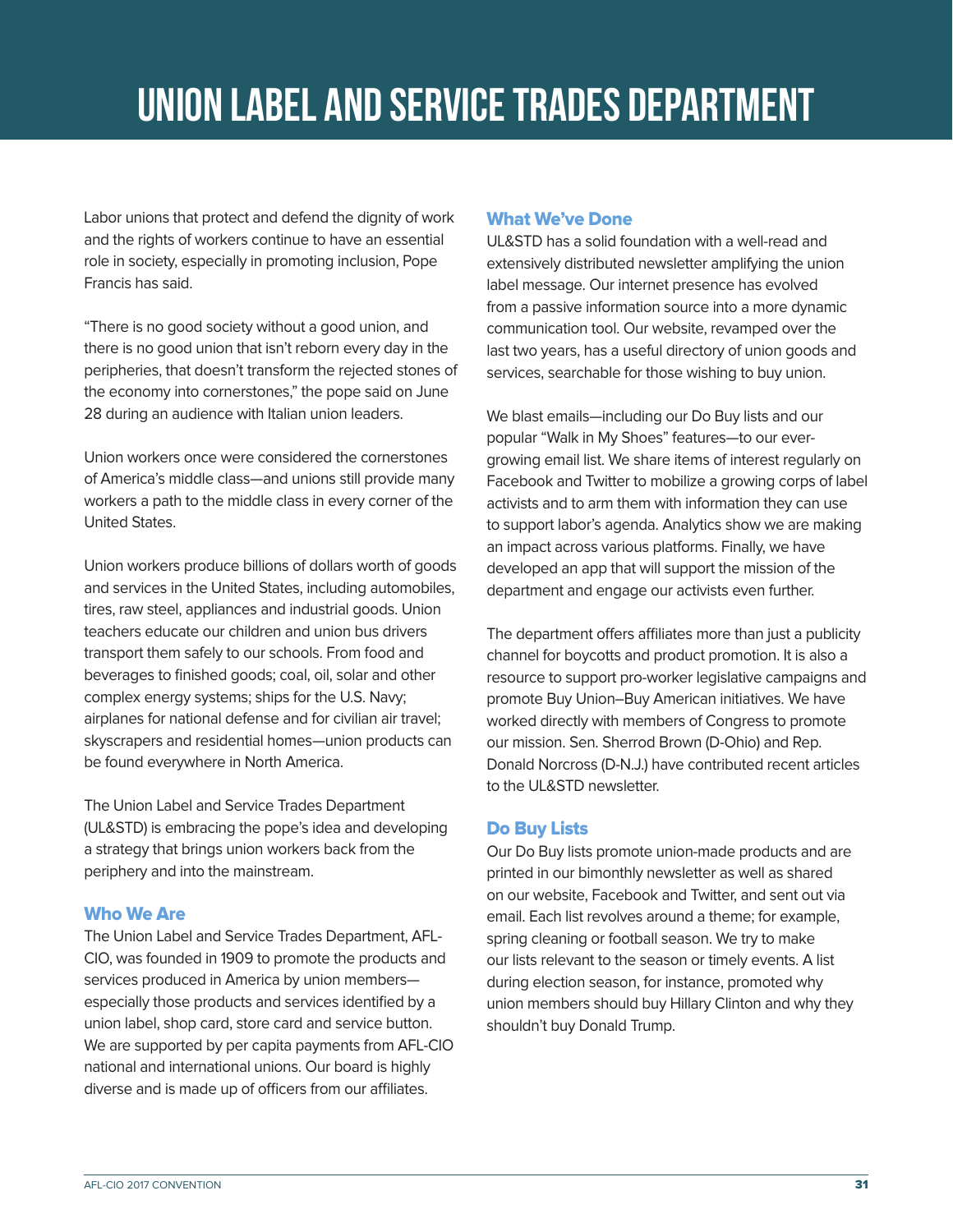### **Boycotts**

Another important function of our department is to help unions conduct national boycotts that have been endorsed by the AFL-CIO Executive Council. The department maintains and publishes the Do Not Buy list of companies being boycotted and the products and services involved.

The UL&STD offers support for organizing and bargaining campaigns by publicizing ongoing boycotts, such as those from UNITE HERE at several Hilton and Hyatt properties. Our list has grown smaller over the years,

but strategic boycotts, such as the Postal Workers' battle against Staples, do garner attention and can result in a win for workers.

#### **Summary**

The Union Label and Service Trades Department has been executing its mission in a challenging economic and political environment. Despite the growing threats to working people, we continue to see strong interest in "Buy American" as a mission and a message. We are optimistic our founding principles will help carry us as we continue to support union products and union jobs.